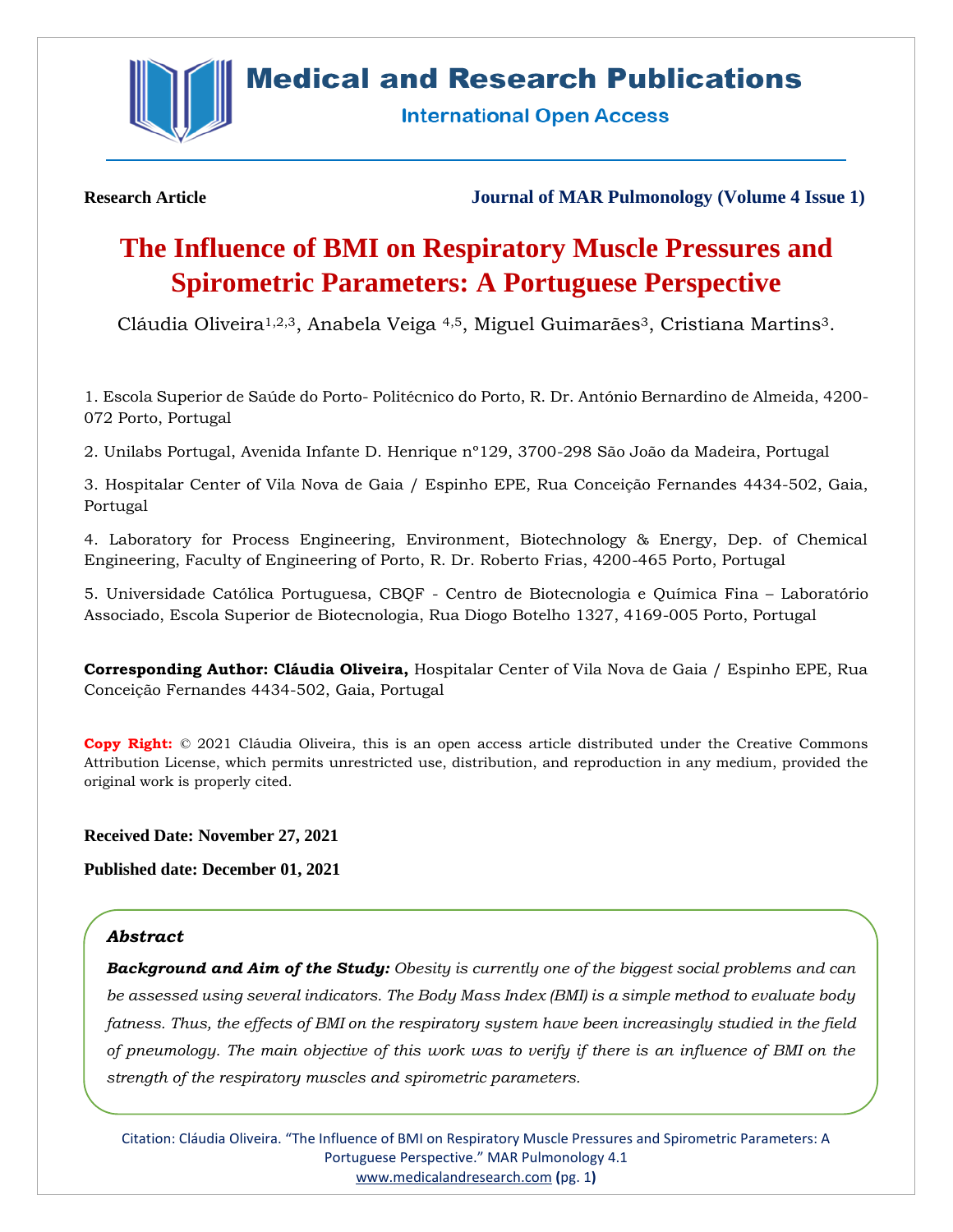*Material and Methods: This study was conducted using a sample that consisted of 374 individuals. For that, the clinical processes of patients who underwent preoperative assessment were consulted and divided according to different BMI classes. The data was analyzed in an encrypted database IBM SPSS Statistics software.* 

*Results: The results obtained showed that there are significant statistically differences between maximal inspiratory pressure (MIP) (p-value <0.001, p-value <0.001, p-value= 0.006, for gender, age and BMI, respectively), for maximal expiratory pressure (MEP) (p-value <0.001 for gender and p-value = 0.001 for BMI), for forced expiratory volume in one second (FEV1) (p-value =0.018 for gender), for forced expiratory volume (FEV) (p-value = 0.006 for gender, p-value = 0.005 for BMI) and FEV1/FVC relation (p-value <0.001, age). A negative correlation between BMI and MIP was evidenced. Moreover, the gender of the patient influences the variables studied since women have higher values of MIP and men of MEP.* 

*Conclusions: The current study is the first to address the relationship between BMI, spirometry tests and respiratory muscle strength in Portugal.*

*Keywords: Body Mass Index, maximal inspiratory pressure, maximal expiratory pressure, spirometry, obesity*

## **Introduction**

Obesity is increasingly becoming one of the biggest social and cultural problems, representing an economical burden for national health systems worldwide. This chronic disease is a long-term or lifelong condition for most persons and is considered as one the most prevalent chronic metabolic diseases (1– 6). In order to establish a patient's clinical treatment or to simply change their daily eating and physical exercise practices, it is important to identify this disease and evaluate its severity. The Body Mass Index (BMI) is a measure of body fat based on height and weight (1). A high BMI can be an indicator of high body fatness, even though it does not consider fat distribution in the body. BMI is a simple, fast, and inexpensive method that can be used to screen for weight categories that may lead to health problems, such as obesity (7).

Obesity can lead to multiple systemic complications, some of which result in severe impairment of organs and tissues. Therefore, people who have obesity are at increased risk for many serious diseases and health conditions. The increased deposition of fat on the chest wall causes a reduction in chest compliance and lung volume, leading to impaired respiratory mechanics and gas exchange, hence

Citation: Cláudia Oliveira. "The Influence of BMI on Respiratory Muscle Pressures and Spirometric Parameters: A Portuguese Perspective." MAR Pulmonology 4.1 [www.medicalandresearch.com](http://www.medicalandresearch.com/) **(**pg. 2**)**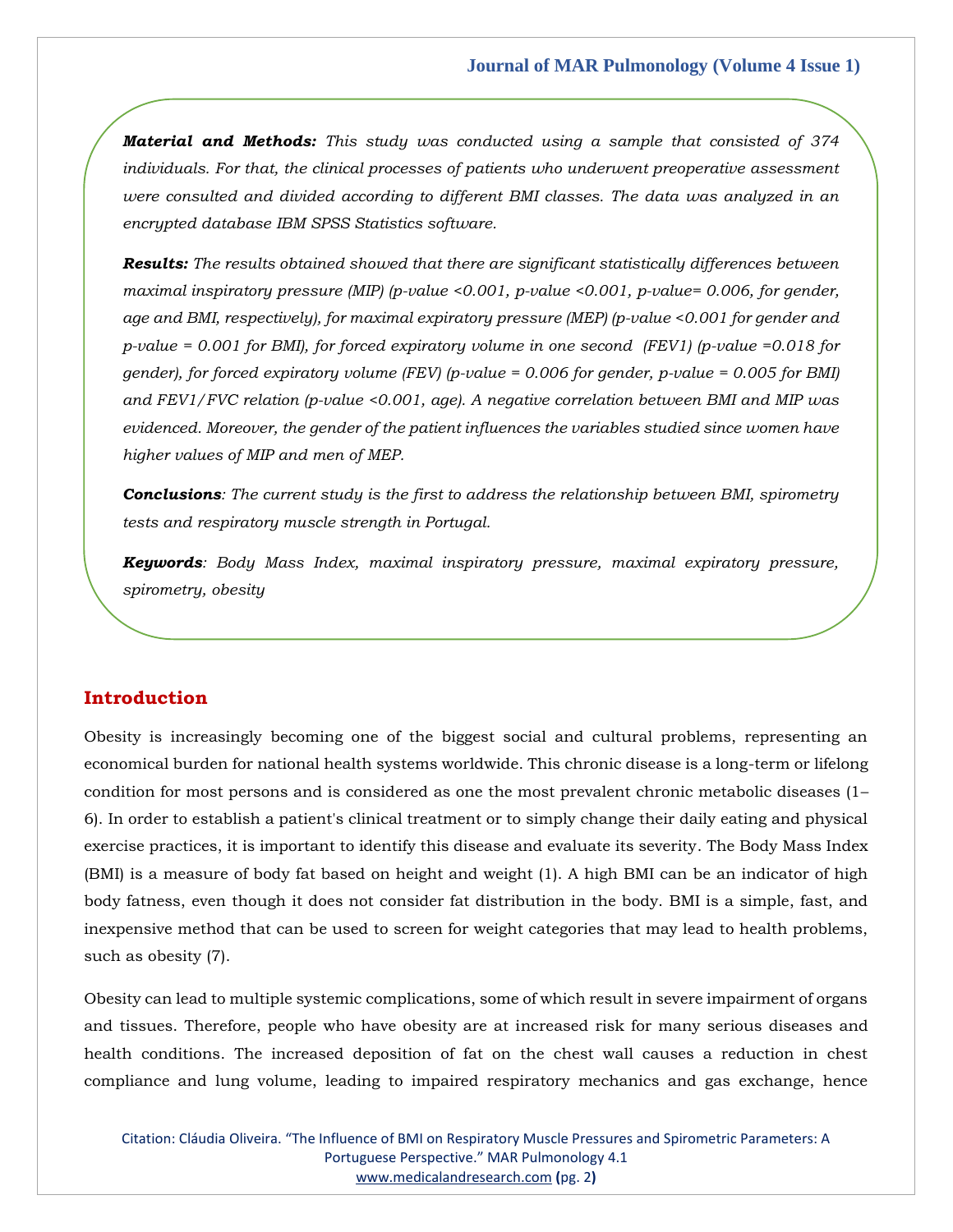creating greater resistance in muscles and less lung compliance (4,5,8,11). In this context, the effects of obesity and BMI on the respiratory system have been increasingly studied.

Respiratory muscle strength assesses respiratory muscle performance and are often used to quantify the severity in patients with pulmonary, neuromuscular or cardiovascular disease, and can also used in rehabilitation programs and in pre- and post-operative situations (6,10–15). Moreover, it can be used as a tool to detect pulmonary dysfunction in obese individuals (1).

The respiratory muscle strength can be assessed by measuring the maximal inspiratory pressure (MIP), and the maximal expiratory pressure (MEP) (2). MIP reflects the residual volume and is the maximum negative pressure generated by a maximum inspiration and, it reflects the strength of the inspiratory muscles (diaphragm, internal intercostal muscles of the parasternal region, external intercostal and other accessory muscles) (6,8,16). MEP encompasses total lung capacity, and is generated by positive pressure, translating the strength of expiratory muscles (lateral internal intercostal muscles and abdominal muscles) (6,16).

Several studies have demonstrated an inverse relationship between the increase in BMI and the decrease in respiratory muscle pressures, due to restrictive pulmonary weakness, but also in result of the decrease in muscle strength and endurance, which translates into decreased MIP and MEP (3,6,17). In contrast, other authors argue that there is an inversion of respiratory muscle fibers in obese individuals, which leads to changes in respiratory muscle pressures. According to these authors, this occurs due to the existence of a large amount of type II muscle fibers (fast contraction) and a small amount of type I fibers (slow contraction), creating a great potential to generate muscle strength (1,4,17,18). Some studies have also found that there is a strong weakness of the peripheral muscles in people over 60 years of age or older, as respiratory muscle strength decreases with body composition and with advancing age  $(15, 19, 20)$ .

Respiratory muscle strength is not the only method to evaluate a patient breathing capacity. Another method widely used due to its simplicity of use and quick results is spirometry. With this noninvasive and portable technique, sensitive to early change and reproducible it is possible to detect the presence or absence of lung disease and quantify lung impairment (21). Spirometry measures two key factors: expiratory forced vital capacity (FVC) measures how much air a person can exhale during a forced breath and forced expiratory volume in one second (FEV1), corresponds to tge amount of air exhaled may be measured during the first second. FEV1/FVC relation and peak expiratory flow (PEF), which is a person's maximum speed of expiration, are other parameters that can be obtained (21,22).

Thus, the aim of this work is to determine which spirometric parameters or respiratory muscle pressures have the greatest influence from BMI and identify the correlations between the considered variables.

Citation: Cláudia Oliveira. "The Influence of BMI on Respiratory Muscle Pressures and Spirometric Parameters: A Portuguese Perspective." MAR Pulmonology 4.1 [www.medicalandresearch.com](http://www.medicalandresearch.com/) **(**pg. 3**)**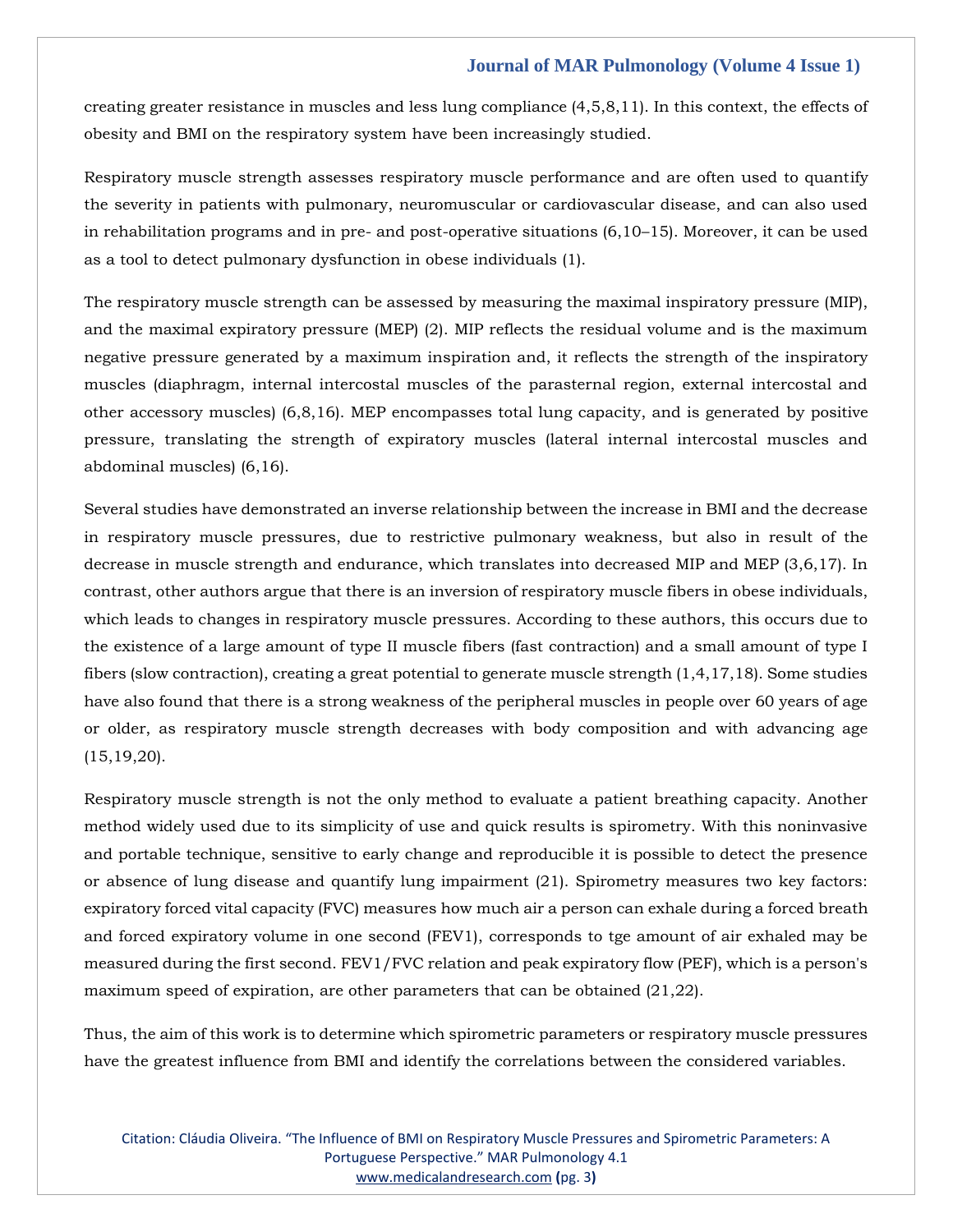## **Material and Methods Study design**

The conducted study was databased, retrospective, and cross-sectional. Inclusion criteria included all individuals without a previously diagnosed respiratory disease that had conducted a pre-operative assessment that included spirometry and respiratory muscle strength measurement. Exclusion criteria included all individuals who had a to respiratory or neuromuscular pathology, mild, moderate, or severe obstruction or obstruction of the small airways, demonstrated by spirometry and / or lack of collaboration.

The data was collected at the pulmonology service of the "Centro Hospitalar de Vila Nova de Gai/Espinho)", and the study was approved by the Ethic Committee of this hospital, out in accordance with The Code of Ethics of the World Medical Association (Declaration of Helsinki), approved with number 242/2020 in 23 January of 2020 and all participants gave written informed consent. In total data from 471 participants was collected, 87 of which were excluded, as shown in Figure 1.



**Figure 1**. Representative scheme of sample selection and analyzed variables.

#### **Procedure**

The equipment used to perform spirometry and muscle pressures were the Vitalograph spirometer and the Respiratory Pressure Meter (MicroRPM), respectively. Both techniques are performed with a nasal clip. In spirometry, a filter is placed on the spirometer so that the user can breathe into the mouthpiece.

Citation: Cláudia Oliveira. "The Influence of BMI on Respiratory Muscle Pressures and Spirometric Parameters: A Portuguese Perspective." MAR Pulmonology 4.1 [www.medicalandresearch.com](http://www.medicalandresearch.com/) **(**pg. 4**)**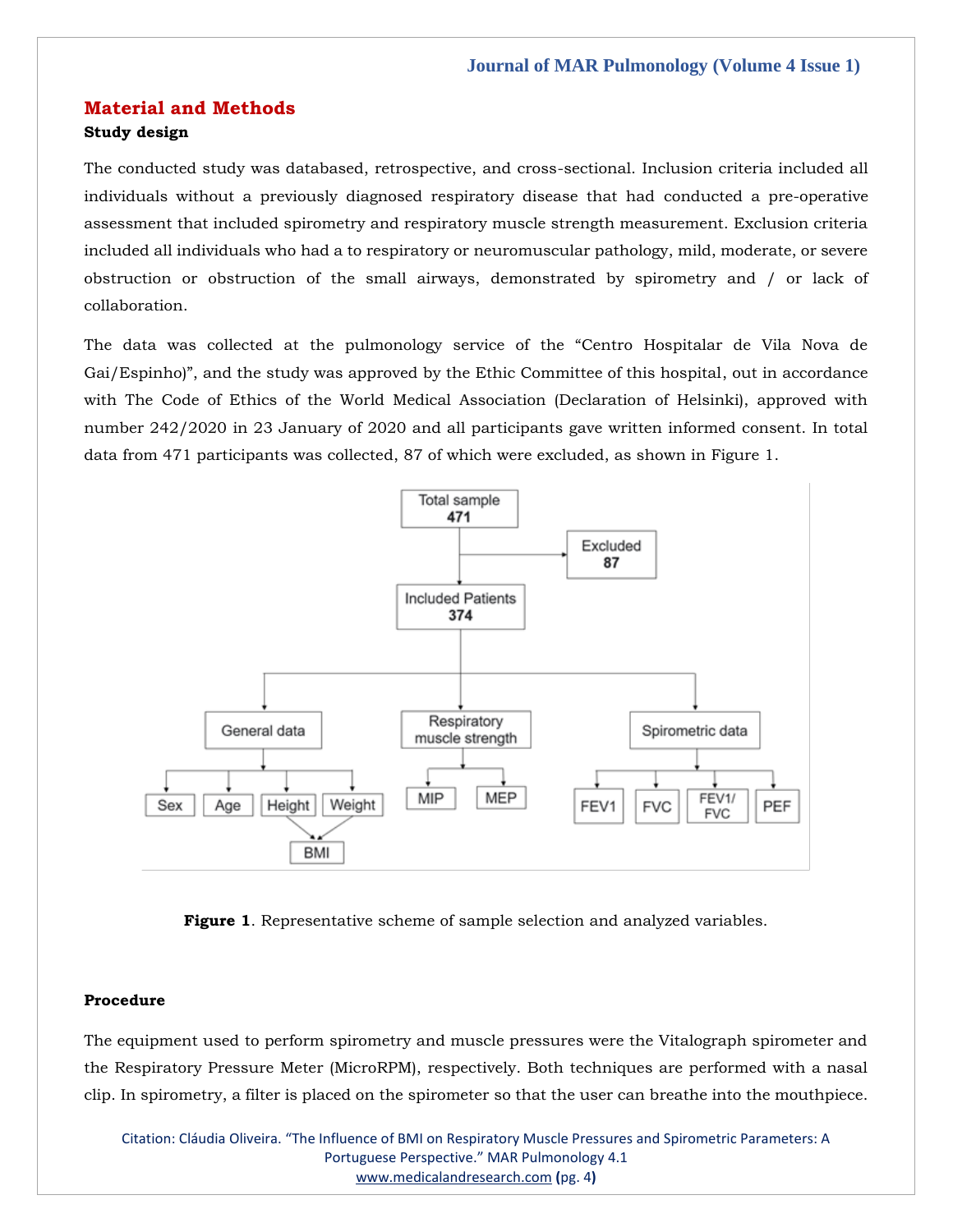To determination of respiratory muscle strength, a Respiratory Pressure Meter was used, in witch the user blows into a mouthpiece, applying force when the valve occlusion occurs either on inspiration (MIP) or on exhalation (MEP).

When performing spirometry, three acceptable curves were obtained with at least two reproducible ones, accordingly to the reproducibility and acceptability criteria of the international recommendations of the ERS/ATS of 2019 (23,24). Respiratory muscle strength measurements were performed according to with the international recommendations of ATS/ERS of 2002, with at least 3 measurements, both from MIP and MEP. The references value for spirometry and respiratory muscle strengths are evidenced in Table1.

| <b>Respiratory parameters</b> | <b>Normal Value</b>                |
|-------------------------------|------------------------------------|
| FEV1                          | $>80\%$ ,                          |
| FEV1/FVC relation             | $>70\%$ ,                          |
| Forced Vital Capacity (FVC)   | $>80\%$ ,                          |
| Peak Expiratory Flow (PEF)    | $>80\%$                            |
| MIP                           | Women $>20$ cmH2O/ Men $>44$ cmH2O |
| <b>MEP</b>                    | Women >60 cmH2O/ Men >80 cmH2O     |

**Table 1**. Reference values for spirometry and for respiratory muscle strengths (15,19).

## **Statistical analysis**

Age was considered as a categorical variable and was divided into 3 categories, the first up to 40 years old, the second between 41 and 64 years old and finally a last one with patients with more than 65 years.

According to the World Health Organization (WHO) there are 6 classes of BMI (26), but as in this study there is not a similar and significant number of patients in each class, only 3 classes were considered: class 1 involves all individuals who have a BMI ≤29.99 kg/m<sup>2</sup>, Class 2 between 30-35 kg/m<sup>2</sup> and Class 3 with BMI values ≥35.1 kg/m<sup>2</sup>.

The normality of the variables was assessed using the Kolmogorov-Smirnov test. Since most of the variables considered did not follow normality, non-parametric tests were used.

Citation: Cláudia Oliveira. "The Influence of BMI on Respiratory Muscle Pressures and Spirometric Parameters: A Portuguese Perspective." MAR Pulmonology 4.1 [www.medicalandresearch.com](http://www.medicalandresearch.com/) **(**pg. 5**)**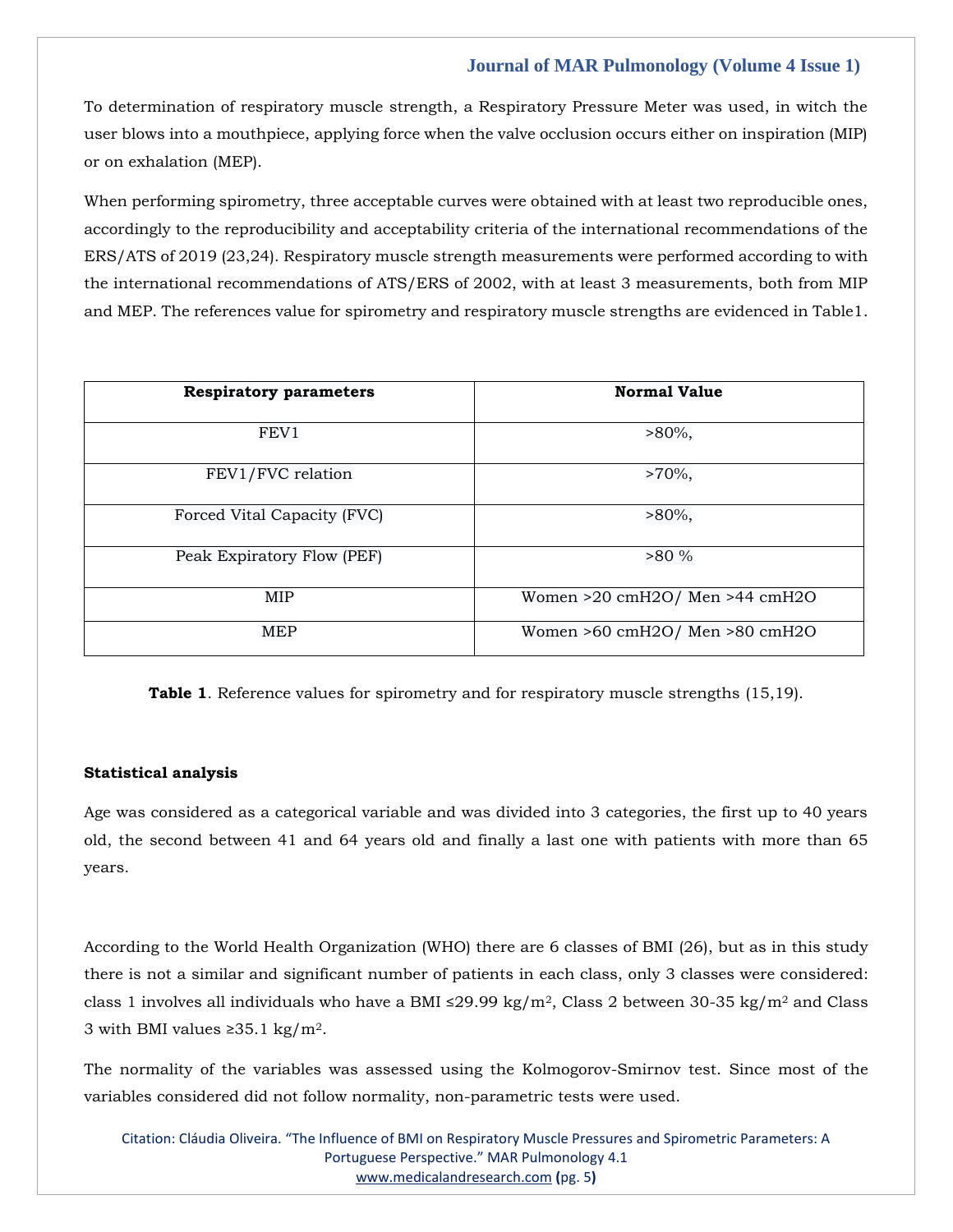To correlation BMI in respiratory muscle pressures and spirometric parameters, the variables with more influence in this study (BMI, gender and age), were selected. A linear regression was used by changing the dependent variable (MIP, MEP, FEV1, FVC, FEV1/FVC relation and PEF).

The data processing summary table was performed and included the constant variables (BMI, gender and age) and dependent variable. Through the variables that present statistically significant differences, it was possible to perceive the positive or negative coefficient in this study.

To visualize the variables that had statistically significant differences, the simple Boxplot graph was used.

All statistical tests were performed using the IBM SPSS Statistics 27 software (Armonk, NY, IBM Corp.), considering a significance level of 0.05.

## **Results**

Regarding the data used in this study, collected from the different individuals, a statistical description of the parameters for male and female are described in table 2 and 3, respectively.

| <b>Statistics</b><br><b>Variable</b> | <b>Maximum</b> | Minimum | Median   | <b>Standard</b><br>deviation | Mean     |
|--------------------------------------|----------------|---------|----------|------------------------------|----------|
| Age                                  | 92             | 16.00   | 58.95    | 16.02                        | 58.95    |
| Weight [kg]                          | 138            | 49.00   | 79.07    | 16.23                        | 79.07    |
| Height [cm]                          | 184            | 132.00  | 167.87   | 7.02                         | 167.87   |
| BMI                                  | 48             | 17.40   | 27.91    | 5.15                         | 27.91    |
| MIP                                  | 76             | -162.00 | $-82.94$ | 30.48                        | $-82.94$ |
| MEP                                  | 271            | 24.00   | 123.09   | 42.74                        | 123.09   |
| FEV 1                                | 136            | 38.20   | 98.24    | 15.21                        | 98.24    |
| <b>FVC</b>                           | 147            | 61.00   | 104.84   | 18.45                        | 104.84   |
| <b>FEV1/FVC Ratio</b>                | 108.1          | 31.16   | 80.59    | 8.21                         | 80.59    |
| <b>PEF</b>                           | 164            | 73.40   | 104.63   | 17.97                        | 104.63   |

**Table 2**. Statistical parameters for the variables considered in male individuals.

Citation: Cláudia Oliveira. "The Influence of BMI on Respiratory Muscle Pressures and Spirometric Parameters: A Portuguese Perspective." MAR Pulmonology 4.1 [www.medicalandresearch.com](http://www.medicalandresearch.com/) **(**pg. 6**)**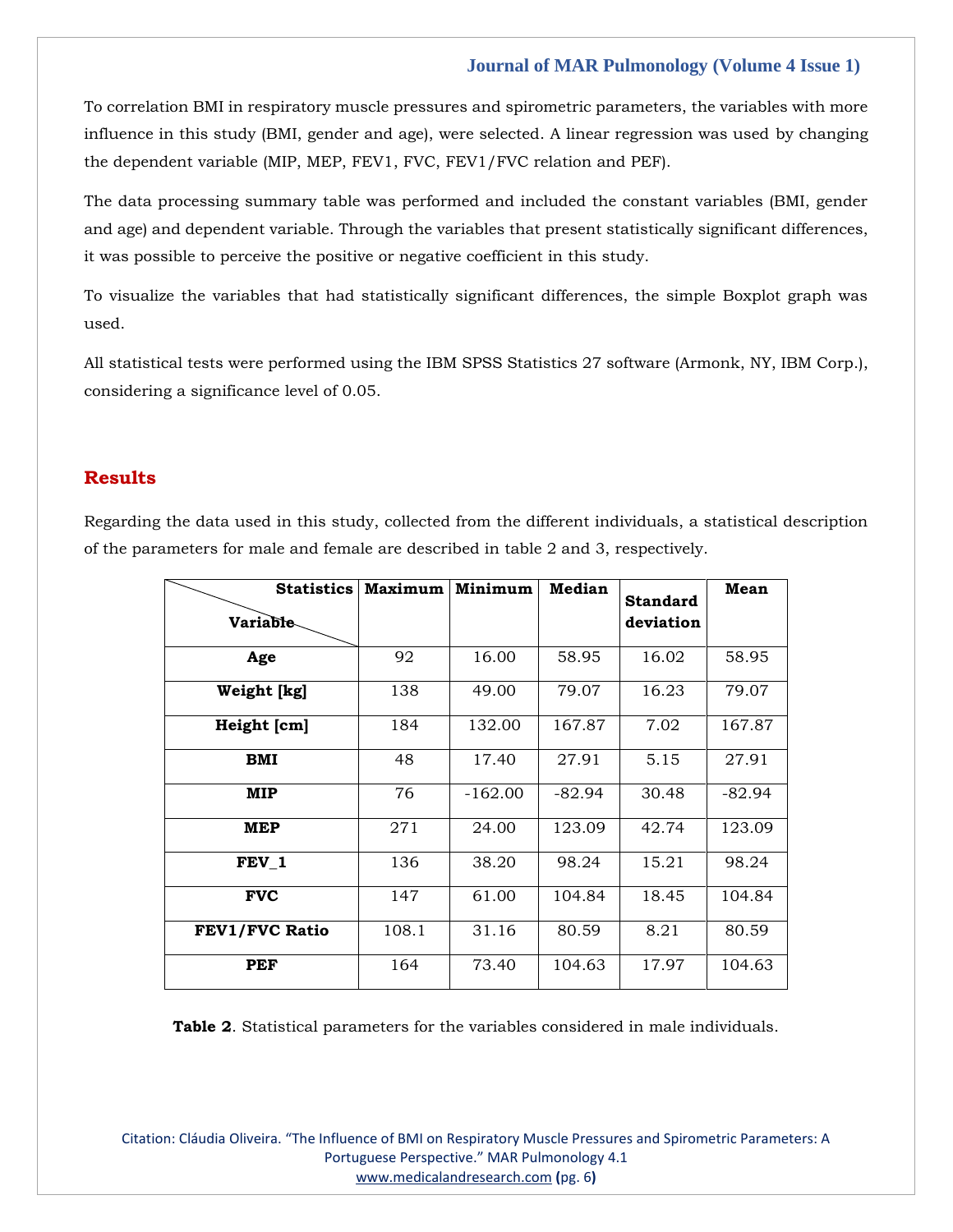| <b>Statistics</b>     | Maximum | Minimum  | Median   | <b>Standard</b><br>deviation | Mean     |
|-----------------------|---------|----------|----------|------------------------------|----------|
| Variable              |         |          |          |                              |          |
| Age                   | 81      | 16.0     | 53.93    | 16.18                        | 53.93    |
| Weight [kg]           | 151     | 38.0     | 76.85    | 19.99                        | 76.85    |
| Height [cm]           | 180     | 134.0    | 156.44   | 7.16                         | 156.44   |
| <b>BMI</b>            | 61.3    | 17.0     | 31.51    | 7.80                         | 31.51    |
| PIM                   | 84      | $-207.0$ | $-68.99$ | 31.45                        | $-68.99$ |
| <b>PEM</b>            | 187     | $-80.0$  | 91.93    | 36.46                        | 91.93    |
| FEV 1                 | 158.9   | 70.0     | 99.92    | 15.50                        | 99.92    |
| <b>FVC</b>            | 177.8   | 70.0     | 101.70   | 16.70                        | 101.70   |
| <b>FEV1/FVC Ratio</b> | 108     | 66.57.0  | 82.79    | 7.79                         | 82.79    |
| <b>PEF</b>            | 1008    | 54.3     | 108.16   | 71.27                        | 108.16   |

**Table 3**. Statistical parameters for the variables considered in female individuals.

In the statistical analysis, the MIP, MEP (gender, BMI), FEV1 (Age), FVC (gender, BMI) and FEV1/FVC relation (Age) variables showed statistically significant differences, with p values <0.05. In the remaining variables, primarily in MEP, there were no statistically significant differences, with p values> 0.05.

As for the spirometric data, it was verified that there is a decrease in the FVC values with the increase in the BMI. The age variation is positively presented in the FEV1 values, that is, there is no decrease in the values, contrary to what happens in the FEV1/FVC relation, since there is a decrease in the values with increasing age. These results are described in Table 4.

| Dependent<br><b>Variable</b> | <b>Constant Variable</b> | p-value | Unstandardized<br><b>Coefficient B</b> |
|------------------------------|--------------------------|---------|----------------------------------------|
|                              | Gender                   | < 0.001 | 19.332                                 |
| <b>MIP</b>                   | Age                      | < 0.001 | 0.524                                  |
|                              | BMI                      | 0.006   | $-0.655$                               |
|                              | Gender                   | < 0.001 | $-35.564$                              |
| <b>MEP</b>                   | Age                      | 0.550   | $-0.076$                               |
|                              | BMI                      | 0.001   | 1.019                                  |

Citation: Cláudia Oliveira. "The Influence of BMI on Respiratory Muscle Pressures and Spirometric Parameters: A Portuguese Perspective." MAR Pulmonology 4.1 [www.medicalandresearch.com](http://www.medicalandresearch.com/) **(**pg. 7**)**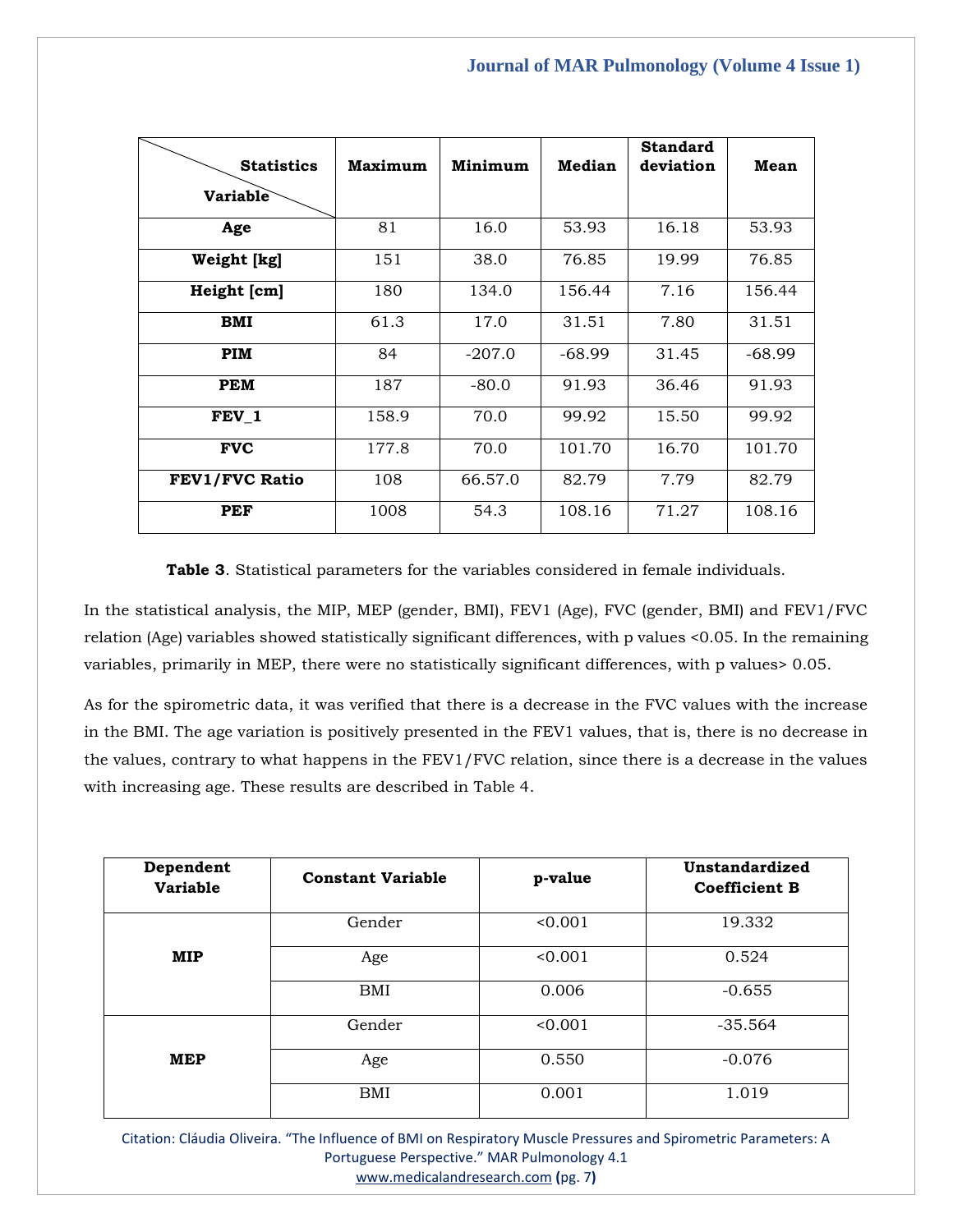|                          | Gender     | 0.095   | 2.780    |
|--------------------------|------------|---------|----------|
| FEV1                     | Age        | 0.018   | 0.117    |
|                          | <b>BMI</b> | 0.196   | $-0.157$ |
|                          | Gender     | 0.006   | 4.714    |
| <b>FVC</b>               | Age        | 0.052   | 0.099    |
|                          | <b>BMI</b> | 0.005   | $-0.352$ |
|                          | Gender     | 0.071   | 1.550    |
| <b>FVC1/FVC</b> relation | Age        | < 0.001 | $-0.119$ |
|                          | <b>BMI</b> | 0.212   | 0.078    |
|                          | Gender     | 0.876   | 0.853    |
| <b>PEF</b>               | Age        | 0.466   | $-0.118$ |
|                          | <b>BMI</b> | 0.329   | 0.388    |

**Table 4**. Variables characterization. All variables are described by the p-value and by the nonstandardized coefficient, obtained through linear regression test.

Figure 2A shows the boxplot between MIP and gender since it has significant statistically differences. The boxplot represents the central trend (i.e., the median of age) and dispersion (observations between the P25-P75), being data from extreme values represented by points. Male individuals are represented by the number 1, while female by number 2.

In is possible to verify that the MIP values are higher in females, as shown in the nom-standardized coefficient value, shown in table 3.

Figure 2B shows the boxplot between MIP and Age. There is a difference between the P25-P75 justified by the variability of the data. Class 1 is represented with ages up 40 years old, class 2 with ages between 41-64 years old and Class 3 ages above 65 years old. It is shown that there is greater variability between the median and the P75 ages up to 40 years. It is also noticeable that in fact, in comparison with younger ages, class 2 presents lower MIP values, but in contrast to individuals with higher ages have the highest MIP values.

Regarding Figure 2C, the boxplot between the MIP and BMI, shows that there is no great variability between the percentiles in the different classes. Class 1 represents values bellow  $\leq 29.99 \text{ m}^2/\text{Kg}$ , Class 2 with BMI values between 30-35 m<sup>2</sup>/Kg and Class 3 with BMI values ≥ 35.1 m<sup>2</sup>/Kg. It is possible to

Citation: Cláudia Oliveira. "The Influence of BMI on Respiratory Muscle Pressures and Spirometric Parameters: A Portuguese Perspective." MAR Pulmonology 4.1 [www.medicalandresearch.com](http://www.medicalandresearch.com/) **(**pg. 8**)**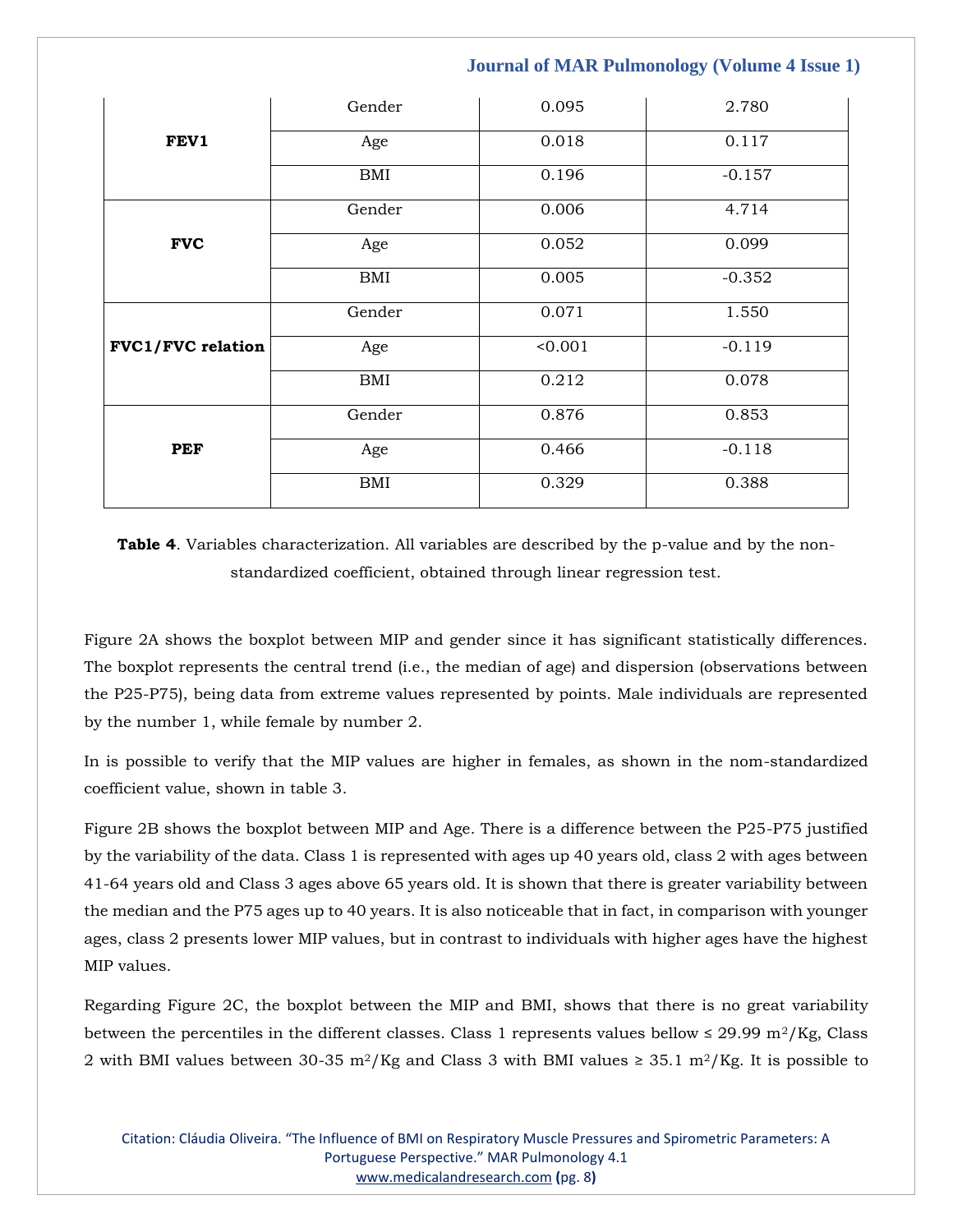verify that according to the increase in the BMI, the MIP values decrease, mainly in Class 2, as shown by the linear regression test, with a negative non-standardized coefficient.



**Figure 2**. Boxplots representing the variation between (A) MIP and gender, (B) MIP and Age and (C) MIP and BMI.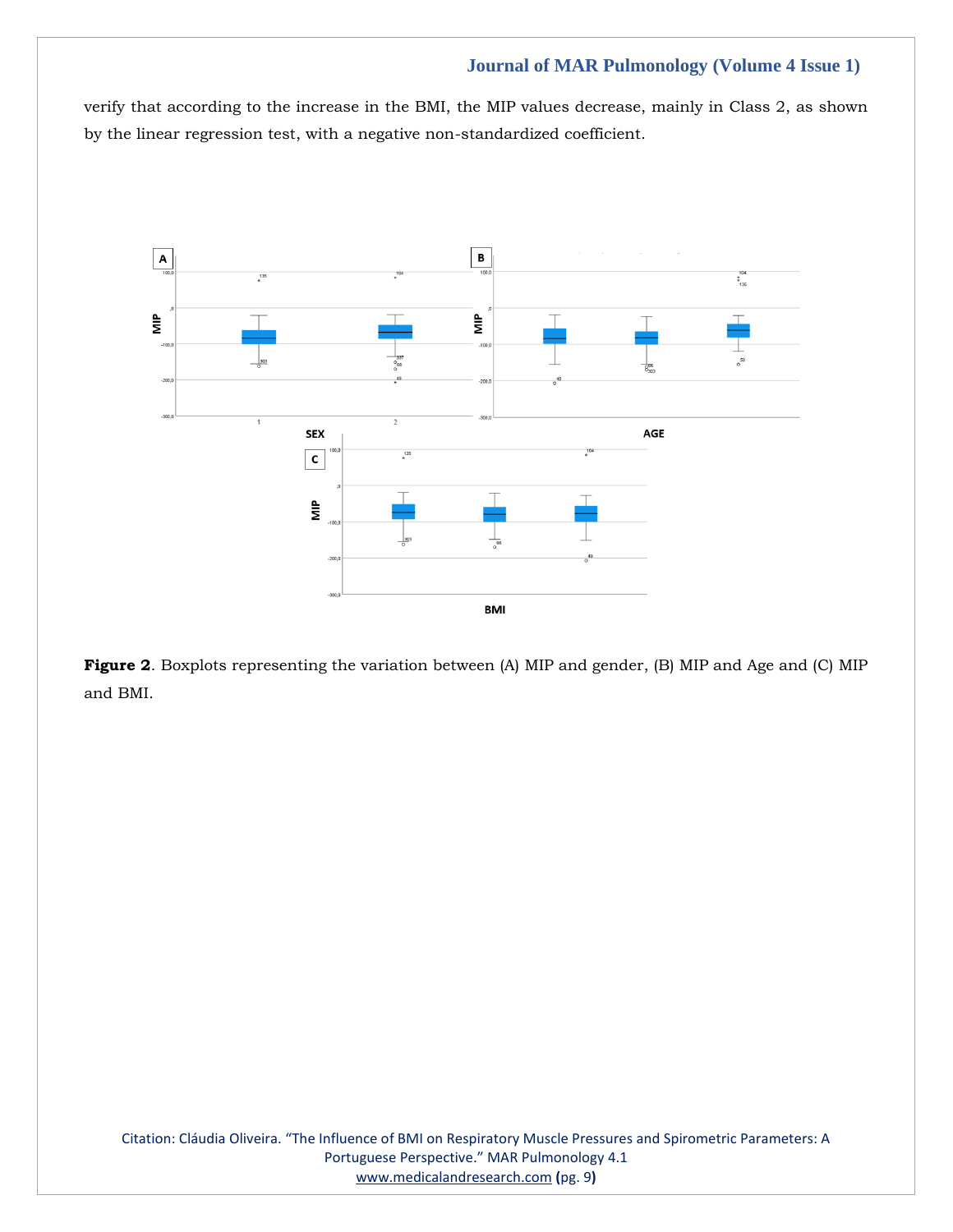Figure 3A. shows the correlation between MEP and gender on Boxplot. It appears that there are lower values of MEP in the female individuals, that is, the male gender has much higher values of MEP than female gender.



**Figure 3.** Boxplots representing the variation between (A) MEP and gender, (B) MEP and Age and (C) MEP and BMI.

Figure 3B shows that there is a decrease in MEP values in older individuals, that is, in individuals older than 65 years old, compared to the age group between 41-64 years old. It appears that there is a great variability in the values of Class 1 and Class 3.

Finally, in figure 3C the boxplot that relates BMI and MEP, it is possible to verify that there is no correlation with the increase in BMI and MEP values, as demonstrated by the positive value of the nonstandardized coefficient, obtained by the regression linear. It is also observed that individuals with a BMI between 30-35 m2/kg have higher values of MEP.

## **Discussion**

In the present work, significant statistically differences in MIP, MEP (gender, BMI), FEV1 (Age), FVC (gender, BMI) and FEV1/FVC relation (Age) were evidenced. It was found that females have higher MIP values than males, in contrast, males have higher MEP values. Differences with increasing age in the values of respiratory muscle pressures were not evidenced. On the other hand, there was a slight decrease in MIP values, with an increase in BMI. Regarding the spirometric values, it was found that there is a decrease in the FVC values with an increase in the BMI.

Citation: Cláudia Oliveira. "The Influence of BMI on Respiratory Muscle Pressures and Spirometric Parameters: A Portuguese Perspective." MAR Pulmonology 4.1 [www.medicalandresearch.com](http://www.medicalandresearch.com/) **(**pg. 10**)**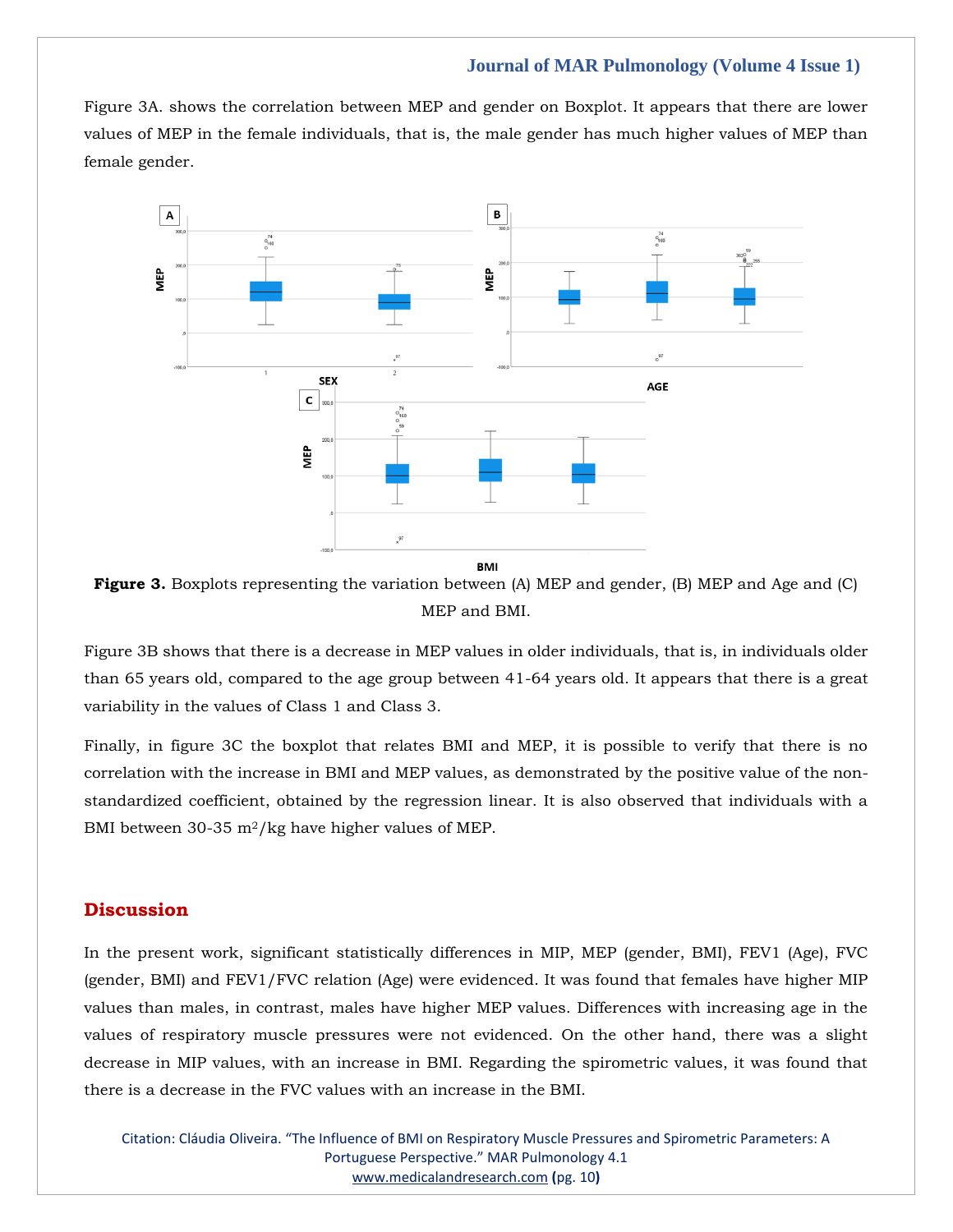In the literature it is well established that obesity has detrimental effects on general health and respiratory functions (2,4). In fact, the lung function is influenced by the progressive increase in BMI, being these effects more evident when BMI> 50.9 kg/m<sup>2</sup> (8). The inexistence of a correlation between BMI and respiratory muscle strengths, can be explained according to Chlif et al.,(13) that stated that patients with obesity are faced with muscle overload, especially in the inspiratory muscles. Thus, changes in thoracic–abdominal configuration also alter the fiber length and the pressure generated (independently of lung volume changes) (13).

The results from this articles are similar to those presented by Simão et al., (23) where the respiratory muscle strength was markedly reduced in elderly women aged between 60 and 89 years, especially in MEP, with a correlation between maximal respiratory pressures with age and anthropometric characteristics. Furthermore, Carpenter MA, et al., (24) reported that the relation between BMI and MIP was not linear due to different between genders, and that the peak MIP was observed at BMI 30 in men and BMI 37 in women.

Other studies such as the one conducted by Magnani et al., (17) affirmed that the maximum respiratory pressures in obese individuals are generally normal, except when they develop hypoventilation-obesity syndrome, where respiratory requirements are hindered. In addition, neck fat on the appears to hamper the ability to mobilize respiratory flow compared to general adiposity (17).

On the other hand, studies such as the ones conducted by Jácome Gonçalves et al., (17) e Costa et al., (5) show a positive correlation between obesity and MIP and MEP that can be explained by the theory that an inversion of respiratory muscle fibers occurs and leads to changes in respiratory muscle strengths with a large amount of muscle fibers of type II and a small amount of type I fibers in obese individuals (5,17,20). This means that obese people need a higher amount of oxygen, causing hyperventilation, increasing the respiratory movement of the rib cage, by means of rapid and shallow breaths, as D'Ávila Melo et al., (8) confirmed, thus developing in greater extend respiratory muscles  $(8,11)$ .

Pouwels et al.,(2) and Tenório et al.,(3) observed that after bariatric surgery, even though respiratory muscle pressure values are normal, there is a decrease in respiratory muscle strength when weight loss increases, which is due to the overload decrease. On the other hand, there is a greater elasticity in the respiratory muscles (4). This relationship with surgery may explain the non-decrease in respiratory muscle pressures in obese patients. After surgery, these authors argue that there is a significant improvement in MIP and FEV1 (2,3).

In this study, it can be concluded that there is a negative correlation between age and MIP, in class 2. It should be noted that this correlation can be influenced by the BMI variable, but according to Sclauser Pessoa et al., (15) and Costes et al.,(20) MIP begins to decrease over the age group of 40 to 60 years and continues to decrease progressively with age. For the same age group, men tend to have higher MIP than

Citation: Cláudia Oliveira. "The Influence of BMI on Respiratory Muscle Pressures and Spirometric Parameters: A Portuguese Perspective." MAR Pulmonology 4.1 [www.medicalandresearch.com](http://www.medicalandresearch.com/) **(**pg. 11**)**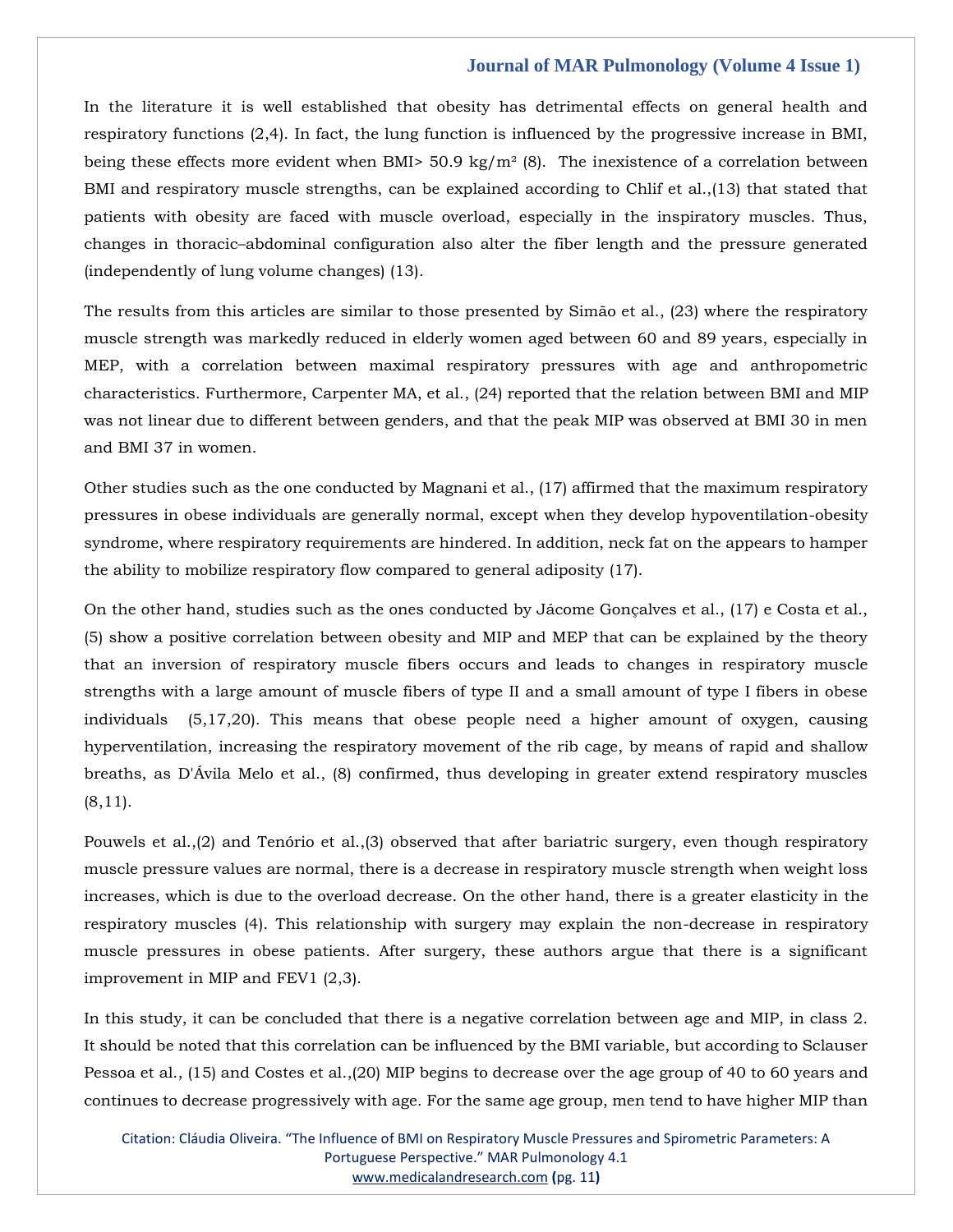women, since they have more muscle mass. Assis Navarro et al.,(19) confirmed that there was a significant difference between individuals aged 70-79 years and those aged 50-59 years (19). The primary mechanism for this reduction, according to the authors, was sarcopenia associated with the aging process, in which respiratory muscle strength decreases approximately 8-10% per decade from the age of 40 (25).

Prem et al.,(25), and Pessoa et al.,(26), identified several factors that can affect the decline in respiratory muscle strength as changes that can occur in the skeletal muscle itself (involving calcification and hardening of the rib cage joints), the elastic recoil of the lungs and chest wall and the increase in residual volume (25,26).

In this study, it was possible to verify that there are no statistically significant differences in the FEV1/FVC relation and PEF Index, which is in disaccordance with Jalai et al.,(27), who says that there is no correlation between BMI and respiratory muscle pressures, but there is a relationship with spirometric parameters (27). This phenomenon is also explained by Magnani et al.,(1), that states that patients with morbid obesity have an increase in metabolic requirements due to fat deposition, which results in a restrictive lung function disorder, thus causing a reduction in chest compliance and lung volumes, especially in FVC, FEV1 and the FEV1/FVC relation, distorting the balance in the interaction between lung, wall and diaphragm, leading to impairment in mechanics (1,2).

However, according to what was confirmed by this study, in the study by Pouwels et al.,(4) and Tenório et al.,(3), there is a decrease in respiratory muscle pressures with an increase in BMI, especially in MIP, since encompasses a greater number of muscles (3,4).

Although this is the first Portuguese study to investigate the influence of several respiratory parameters on BMI, there are limitations that must be considered. The fact that the present research paper is based on a small sample between 16 and 49 years old) made it difficult to compare spirometric parameters and respiratory muscle strength in the same class of BMI. As future perspectives it would be interesting to conduct a study in which it could be possible to have a sample with a larger number of young individuals and adults, thus allowing a more reliable and accurate assessment of the data.

Future work includes to determine if there are significant differences in respiratory muscle strength in obese individuals (Class 5 BMI) with COPD compared to normal individuals (Class 1 BMI) with COPD. Therefore, there is still a lot to be investigated in the current field.

## **Conclusion**

Since there are several factors that influence the strength of respiratory muscles, the conducted study performs an analysis on the variables that correlate to BMI. The results obtained showed that there are

Citation: Cláudia Oliveira. "The Influence of BMI on Respiratory Muscle Pressures and Spirometric Parameters: A Portuguese Perspective." MAR Pulmonology 4.1 [www.medicalandresearch.com](http://www.medicalandresearch.com/) **(**pg. 12**)**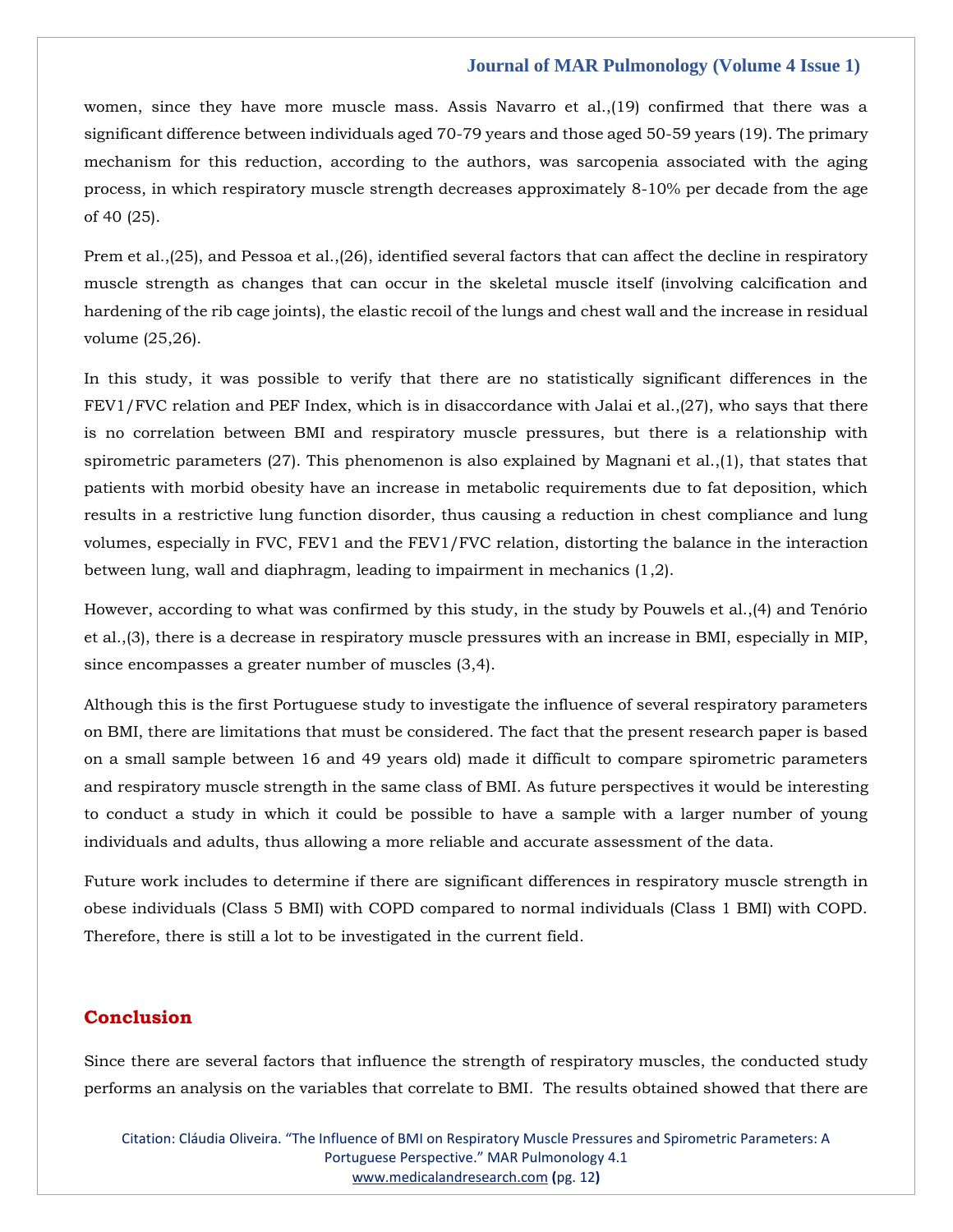significant statistically differences between maximal inspiratory pressure (MIP), for maximal expiratory pressure (MEP), for forced expiratory volume in one second (FEV1), for forced expiratory volume (FEV) and FEV1/FVC relation. A negative correlation between BMI and MIP was evidenced. Moreover, the gender of the patient influences the variables studied since women have higher values of MIP and men of MEP. It was found that there is negative correlation between BMI and MIP. Regarding the spirometric data, the data suggests that in addition to FVC values, there are no other significant influences.

## **Reference**

[1. Magnani KL, Cataneo AJM. Respiratory muscle strength in obese individuals and influence of upper](1.%20Magnani%20KL,%20Cataneo%20AJM.%20Respiratory%20muscle%20strength%20in%20obese%20individuals%20and%20influence%20of%20upper-body%20fat%20distribution.%20Sao%20Paulo%20Med%20J%20%5bInternet%5d.%202007%20Jul;125(4):215–9.%20Available%20from:%20http:/www.scielo.br/scielo.php?script=sci_arttext&pid=S151631802007000400004&lng=en&tlng=en)[body fat distribution. Sao Paulo Med J \[Internet\]. 2007 Jul;125\(4\):215](1.%20Magnani%20KL,%20Cataneo%20AJM.%20Respiratory%20muscle%20strength%20in%20obese%20individuals%20and%20influence%20of%20upper-body%20fat%20distribution.%20Sao%20Paulo%20Med%20J%20%5bInternet%5d.%202007%20Jul;125(4):215–9.%20Available%20from:%20http:/www.scielo.br/scielo.php?script=sci_arttext&pid=S151631802007000400004&lng=en&tlng=en)–9. Available from: [http://www.scielo.br/scielo.php?script=sci\\_arttext&pid=S151631802007000400004&lng=en&tlng=en](1.%20Magnani%20KL,%20Cataneo%20AJM.%20Respiratory%20muscle%20strength%20in%20obese%20individuals%20and%20influence%20of%20upper-body%20fat%20distribution.%20Sao%20Paulo%20Med%20J%20%5bInternet%5d.%202007%20Jul;125(4):215–9.%20Available%20from:%20http:/www.scielo.br/scielo.php?script=sci_arttext&pid=S151631802007000400004&lng=en&tlng=en)

[2. Pouwels S, Buise MP, Smeenk FWJM, Teijink JAW, Nienhuijs SW. Comparative analysis of respiratory](file:///D:/Proofs/3.%20October/PY/2.%20Pouwels%20S,%20Buise%20MP,%20Smeenk%20FWJM,%20Teijink%20JAW,%20Nienhuijs%20SW.%20Comparative%20analysis%20of%20respiratory%20muscle%20strength%20before%20and%20after%20bariatric%20surgery%20using%205%20different%20predictive%20equations.%20J%20Clin%20Anesth%20%5bInternet%5d.%202016%20Aug;32:172–80.%20Available%20from:%20http:/linkinghub.elsevier.com/retrieve/pii/S0952818016300101)  [muscle strength before and after bariatric surgery using 5 different predictive equations. J Clin Anesth](file:///D:/Proofs/3.%20October/PY/2.%20Pouwels%20S,%20Buise%20MP,%20Smeenk%20FWJM,%20Teijink%20JAW,%20Nienhuijs%20SW.%20Comparative%20analysis%20of%20respiratory%20muscle%20strength%20before%20and%20after%20bariatric%20surgery%20using%205%20different%20predictive%20equations.%20J%20Clin%20Anesth%20%5bInternet%5d.%202016%20Aug;32:172–80.%20Available%20from:%20http:/linkinghub.elsevier.com/retrieve/pii/S0952818016300101)  [\[Internet\]. 2016 Aug;32:172](file:///D:/Proofs/3.%20October/PY/2.%20Pouwels%20S,%20Buise%20MP,%20Smeenk%20FWJM,%20Teijink%20JAW,%20Nienhuijs%20SW.%20Comparative%20analysis%20of%20respiratory%20muscle%20strength%20before%20and%20after%20bariatric%20surgery%20using%205%20different%20predictive%20equations.%20J%20Clin%20Anesth%20%5bInternet%5d.%202016%20Aug;32:172–80.%20Available%20from:%20http:/linkinghub.elsevier.com/retrieve/pii/S0952818016300101)–80. Available from: [http://linkinghub.elsevier.com/retrieve/pii/S0952818016300101](file:///D:/Proofs/3.%20October/PY/2.%20Pouwels%20S,%20Buise%20MP,%20Smeenk%20FWJM,%20Teijink%20JAW,%20Nienhuijs%20SW.%20Comparative%20analysis%20of%20respiratory%20muscle%20strength%20before%20and%20after%20bariatric%20surgery%20using%205%20different%20predictive%20equations.%20J%20Clin%20Anesth%20%5bInternet%5d.%202016%20Aug;32:172–80.%20Available%20from:%20http:/linkinghub.elsevier.com/retrieve/pii/S0952818016300101)

[3. Tenório LHS, Santos AC, Câmara Neto JB, Amaral FJ, Passos VMM, Lima AMJ, et al. The influence](file:///D:/Proofs/3.%20October/PY/3.%20Tenório%20LHS,%20Santos%20AC,%20Câmara%20Neto%20JB,%20Amaral%20FJ,%20Passos%20VMM,%20Lima%20AMJ,%20et%20al.%20The%20influence%20of%20inspiratory%20muscle%20training%20on%20diaphragmatic%20mobility,%20pulmonary%20function%20and%20maximum%20respiratory%20pressures%20in%20morbidly%20obese%20individuals:%20a%20pilot%20study.%20Disabil%20Rehabil%20%5bInternet%5d.%202013%20Oct%207;35(22):1915–20.%20Available%20from:%20http:/www.tandfonline.com/doi/full/10.3109/09638288.2013.769635)  [of inspiratory muscle training on diaphragmatic mobility, pulmonary function and maximum respiratory](file:///D:/Proofs/3.%20October/PY/3.%20Tenório%20LHS,%20Santos%20AC,%20Câmara%20Neto%20JB,%20Amaral%20FJ,%20Passos%20VMM,%20Lima%20AMJ,%20et%20al.%20The%20influence%20of%20inspiratory%20muscle%20training%20on%20diaphragmatic%20mobility,%20pulmonary%20function%20and%20maximum%20respiratory%20pressures%20in%20morbidly%20obese%20individuals:%20a%20pilot%20study.%20Disabil%20Rehabil%20%5bInternet%5d.%202013%20Oct%207;35(22):1915–20.%20Available%20from:%20http:/www.tandfonline.com/doi/full/10.3109/09638288.2013.769635)  [pressures in morbidly obese individuals: a pilot study. Disabil Rehabil \[Internet\]. 2013 Oct](file:///D:/Proofs/3.%20October/PY/3.%20Tenório%20LHS,%20Santos%20AC,%20Câmara%20Neto%20JB,%20Amaral%20FJ,%20Passos%20VMM,%20Lima%20AMJ,%20et%20al.%20The%20influence%20of%20inspiratory%20muscle%20training%20on%20diaphragmatic%20mobility,%20pulmonary%20function%20and%20maximum%20respiratory%20pressures%20in%20morbidly%20obese%20individuals:%20a%20pilot%20study.%20Disabil%20Rehabil%20%5bInternet%5d.%202013%20Oct%207;35(22):1915–20.%20Available%20from:%20http:/www.tandfonline.com/doi/full/10.3109/09638288.2013.769635)  7;35(22):1915–[20. Available from:](file:///D:/Proofs/3.%20October/PY/3.%20Tenório%20LHS,%20Santos%20AC,%20Câmara%20Neto%20JB,%20Amaral%20FJ,%20Passos%20VMM,%20Lima%20AMJ,%20et%20al.%20The%20influence%20of%20inspiratory%20muscle%20training%20on%20diaphragmatic%20mobility,%20pulmonary%20function%20and%20maximum%20respiratory%20pressures%20in%20morbidly%20obese%20individuals:%20a%20pilot%20study.%20Disabil%20Rehabil%20%5bInternet%5d.%202013%20Oct%207;35(22):1915–20.%20Available%20from:%20http:/www.tandfonline.com/doi/full/10.3109/09638288.2013.769635)  [http://www.tandfonline.com/doi/full/10.3109/09638288.2013.769635](file:///D:/Proofs/3.%20October/PY/3.%20Tenório%20LHS,%20Santos%20AC,%20Câmara%20Neto%20JB,%20Amaral%20FJ,%20Passos%20VMM,%20Lima%20AMJ,%20et%20al.%20The%20influence%20of%20inspiratory%20muscle%20training%20on%20diaphragmatic%20mobility,%20pulmonary%20function%20and%20maximum%20respiratory%20pressures%20in%20morbidly%20obese%20individuals:%20a%20pilot%20study.%20Disabil%20Rehabil%20%5bInternet%5d.%202013%20Oct%207;35(22):1915–20.%20Available%20from:%20http:/www.tandfonline.com/doi/full/10.3109/09638288.2013.769635)

[4. Pouwels S, Kools-Aarts M, Said M, Teijink JAW, Smeenk FWJM, Nienhuijs SW. Effects of bariatric](file:///D:/Proofs/3.%20October/PY/4.%20Pouwels%20S,%20Kools-Aarts%20M,%20Said%20M,%20Teijink%20JAW,%20Smeenk%20FWJM,%20Nienhuijs%20SW.%20Effects%20of%20bariatric%20surgery%20on%20inspiratory%20muscle%20strength.%20Springerplus%20%5bInternet%5d.%202015%20Dec%207;4(1):322.%20Available%20from:%20http:/www.ncbi.nlm.nih.gov/pubmed/26180742/nhttp:/www.pubmedcentral.nih.gov/articlerender.fcgi?artid=PMC4493261)  [surgery on inspiratory muscle strength. Springerplus \[Internet\]. 2015 Dec 7;4\(1\):322. Available from:](file:///D:/Proofs/3.%20October/PY/4.%20Pouwels%20S,%20Kools-Aarts%20M,%20Said%20M,%20Teijink%20JAW,%20Smeenk%20FWJM,%20Nienhuijs%20SW.%20Effects%20of%20bariatric%20surgery%20on%20inspiratory%20muscle%20strength.%20Springerplus%20%5bInternet%5d.%202015%20Dec%207;4(1):322.%20Available%20from:%20http:/www.ncbi.nlm.nih.gov/pubmed/26180742/nhttp:/www.pubmedcentral.nih.gov/articlerender.fcgi?artid=PMC4493261)  [http://www.ncbi.nlm.nih.gov/pubmed/26180742%5Cnhttp://www.pubmedcentral.nih.gov/articleren](file:///D:/Proofs/3.%20October/PY/4.%20Pouwels%20S,%20Kools-Aarts%20M,%20Said%20M,%20Teijink%20JAW,%20Smeenk%20FWJM,%20Nienhuijs%20SW.%20Effects%20of%20bariatric%20surgery%20on%20inspiratory%20muscle%20strength.%20Springerplus%20%5bInternet%5d.%202015%20Dec%207;4(1):322.%20Available%20from:%20http:/www.ncbi.nlm.nih.gov/pubmed/26180742/nhttp:/www.pubmedcentral.nih.gov/articlerender.fcgi?artid=PMC4493261) [der.fcgi?artid=PMC4493261](file:///D:/Proofs/3.%20October/PY/4.%20Pouwels%20S,%20Kools-Aarts%20M,%20Said%20M,%20Teijink%20JAW,%20Smeenk%20FWJM,%20Nienhuijs%20SW.%20Effects%20of%20bariatric%20surgery%20on%20inspiratory%20muscle%20strength.%20Springerplus%20%5bInternet%5d.%202015%20Dec%207;4(1):322.%20Available%20from:%20http:/www.ncbi.nlm.nih.gov/pubmed/26180742/nhttp:/www.pubmedcentral.nih.gov/articlerender.fcgi?artid=PMC4493261)

[5. Costa TR, Lima TP, Gontijo PL, Carvalho HA, Cardoso FP, Faria OP, et al. Correlation of respiratory](http://www.pubmedcentral.nih.gov/articlerender.fcgi?artid=3616895&tool=pmcentrez&rendertype=abstract)  [muscle strength with anthropometric variables of normal-weight and obese women. Rev Assoc Med Bras.](http://www.pubmedcentral.nih.gov/articlerender.fcgi?artid=3616895&tool=pmcentrez&rendertype=abstract)  [2010;56\(4\):403](http://www.pubmedcentral.nih.gov/articlerender.fcgi?artid=3616895&tool=pmcentrez&rendertype=abstract)–8.

[6. Sachs MC, Enright PL, Hinckley Stukovsky KD, Jiang R, Barr RG. Performance of maximum](file:///D:/Proofs/3.%20October/PY/6.%20Sachs%20MC,%20Enright%20PL,%20Hinckley%20Stukovsky%20KD,%20Jiang%20R,%20Barr%20RG.%20Performance%20of%20maximum%20inspiratory%20pressure%20tests%20and%20maximum%20inspiratory%20pressure%20reference%20equations%20for%204%20race/ethnic%20groups.%20Respir%20Care%20%5bInternet%5d.%202009;54(10):1321–8.%20Available%20from:%20http:/www.pubmedcentral.nih.gov/articlerender.fcgi?artid=3616895&tool=pmcentrez&rendertype=abstract)  [inspiratory pressure tests and maximum inspiratory pressure reference equations for 4 race/ethnic](file:///D:/Proofs/3.%20October/PY/6.%20Sachs%20MC,%20Enright%20PL,%20Hinckley%20Stukovsky%20KD,%20Jiang%20R,%20Barr%20RG.%20Performance%20of%20maximum%20inspiratory%20pressure%20tests%20and%20maximum%20inspiratory%20pressure%20reference%20equations%20for%204%20race/ethnic%20groups.%20Respir%20Care%20%5bInternet%5d.%202009;54(10):1321–8.%20Available%20from:%20http:/www.pubmedcentral.nih.gov/articlerender.fcgi?artid=3616895&tool=pmcentrez&rendertype=abstract)  [groups. Respir Care \[Internet\]. 2009;54\(10\):1321](file:///D:/Proofs/3.%20October/PY/6.%20Sachs%20MC,%20Enright%20PL,%20Hinckley%20Stukovsky%20KD,%20Jiang%20R,%20Barr%20RG.%20Performance%20of%20maximum%20inspiratory%20pressure%20tests%20and%20maximum%20inspiratory%20pressure%20reference%20equations%20for%204%20race/ethnic%20groups.%20Respir%20Care%20%5bInternet%5d.%202009;54(10):1321–8.%20Available%20from:%20http:/www.pubmedcentral.nih.gov/articlerender.fcgi?artid=3616895&tool=pmcentrez&rendertype=abstract)–8. Available from: [http://www.pubmedcentral.nih.gov/articlerender.fcgi?artid=3616895&tool=pmcentrez&rendertype=ab](file:///D:/Proofs/3.%20October/PY/6.%20Sachs%20MC,%20Enright%20PL,%20Hinckley%20Stukovsky%20KD,%20Jiang%20R,%20Barr%20RG.%20Performance%20of%20maximum%20inspiratory%20pressure%20tests%20and%20maximum%20inspiratory%20pressure%20reference%20equations%20for%204%20race/ethnic%20groups.%20Respir%20Care%20%5bInternet%5d.%202009;54(10):1321–8.%20Available%20from:%20http:/www.pubmedcentral.nih.gov/articlerender.fcgi?artid=3616895&tool=pmcentrez&rendertype=abstract) [stract](file:///D:/Proofs/3.%20October/PY/6.%20Sachs%20MC,%20Enright%20PL,%20Hinckley%20Stukovsky%20KD,%20Jiang%20R,%20Barr%20RG.%20Performance%20of%20maximum%20inspiratory%20pressure%20tests%20and%20maximum%20inspiratory%20pressure%20reference%20equations%20for%204%20race/ethnic%20groups.%20Respir%20Care%20%5bInternet%5d.%202009;54(10):1321–8.%20Available%20from:%20http:/www.pubmedcentral.nih.gov/articlerender.fcgi?artid=3616895&tool=pmcentrez&rendertype=abstract)

Citation: Cláudia Oliveira. "The Influence of BMI on Respiratory Muscle Pressures and Spirometric Parameters: A Portuguese Perspective." MAR Pulmonology 4.1 [www.medicalandresearch.com](http://www.medicalandresearch.com/) **(**pg. 13**)**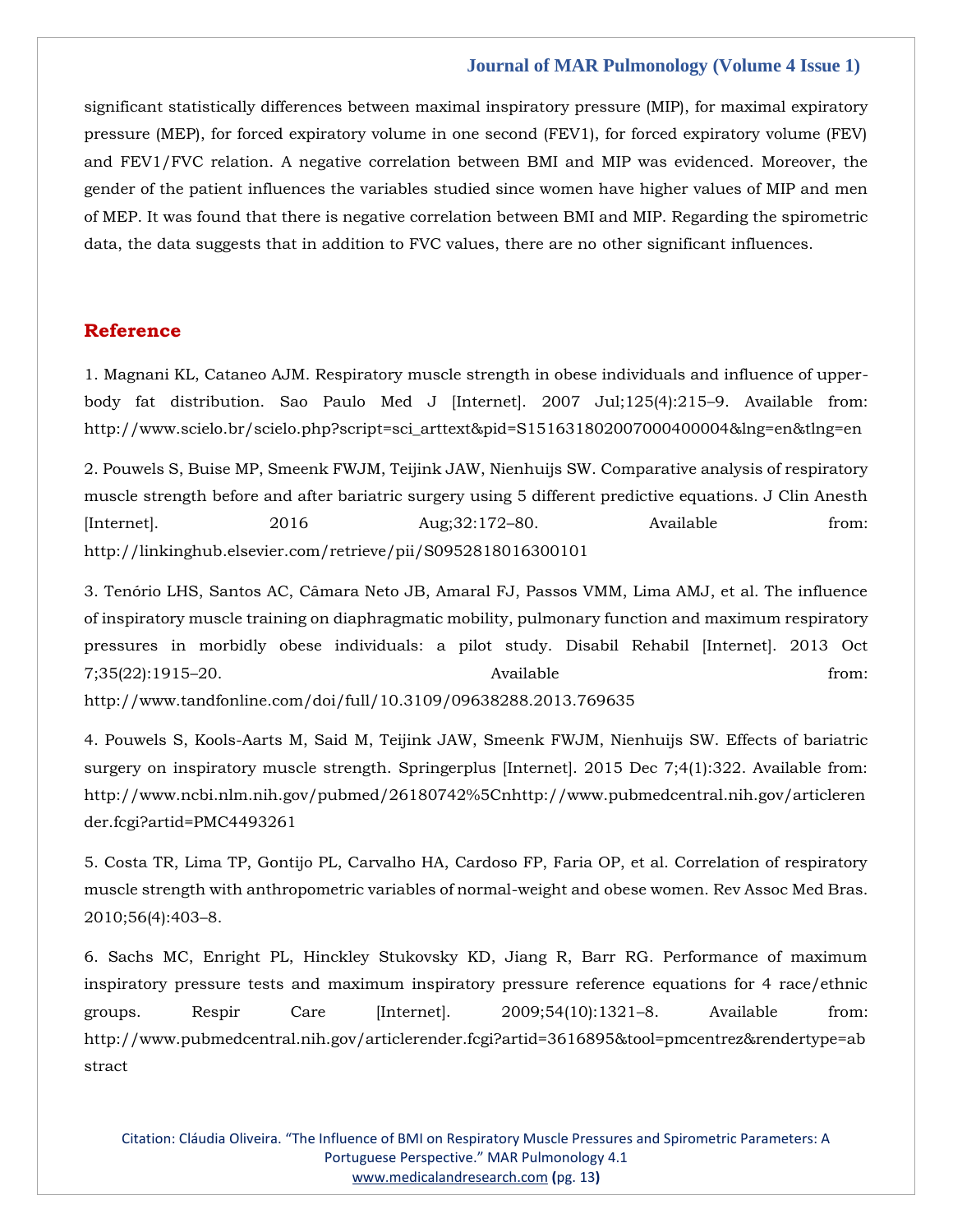[7. Adela Hruby, PhD M, Frank B. Hu, MD, PhD M. The Epidemiology of Obesity: A Big Picture.](https://www.google.com/search?q=The+Epidemiology+of+Obesity%3A+A+Big+Picture.+&rlz=1C1ONGR_enIN971IN971&sxsrf=AOaemvJGwT1a4g300RR_95o7RrZA64z5Ew%3A1637992209209&ei=EcehYfWYDIWcmgfk8ZzYBw&ved=0ahUKEwi15Zi-7Lf0AhUFjuYKHeQ4B3sQ4dUDCA4&oq=The+Epidemiology+of+Obesity%3A+A+Big+Picture.+&gs_lcp=Cgdnd3Mtd2l6EAwyBQgAEIAEMgYIABAWEB46BwgjEOoCECdKBAhBGABKBAhGGABQxwNYxwNg2ghoAXACeACAAXGIAXGSAQMwLjGYAQCgAQGgAQKwAQrAAQE&sclient=gws-wiz)  [Pharmacoeconomics. 2015;33\(7\):673](https://www.google.com/search?q=The+Epidemiology+of+Obesity%3A+A+Big+Picture.+&rlz=1C1ONGR_enIN971IN971&sxsrf=AOaemvJGwT1a4g300RR_95o7RrZA64z5Ew%3A1637992209209&ei=EcehYfWYDIWcmgfk8ZzYBw&ved=0ahUKEwi15Zi-7Lf0AhUFjuYKHeQ4B3sQ4dUDCA4&oq=The+Epidemiology+of+Obesity%3A+A+Big+Picture.+&gs_lcp=Cgdnd3Mtd2l6EAwyBQgAEIAEMgYIABAWEB46BwgjEOoCECdKBAhBGABKBAhGGABQxwNYxwNg2ghoAXACeACAAXGIAXGSAQMwLjGYAQCgAQGgAQKwAQrAAQE&sclient=gws-wiz)–89.

[8. D'Ávila Melo SM, de Melo VA, de Menezes Filho RS, Santos FA. Effects of progressive increase in body](file:///D:/Proofs/3.%20October/PY/8.%20D’Ávila%20Melo%20SM,%20de%20Melo%20VA,%20de%20Menezes%20Filho%20RS,%20Santos%20FA.%20Effects%20of%20progressive%20increase%20in%20body%20weight%20on%20lung%20function%20in%20six%20groups%20of%20body%20mass%20index.%20Rev%20da%20Assoc%20Médica%20Bras%20(English%20Ed%20%5bInternet%5d.%202011%20Sep;57(5):499–505.%20Available%20from:%20http:/linkinghub.elsevier.com/retrieve/pii/S2255482311701035)  [weight on lung function in six groups of body mass index. Rev da Assoc Médica Bras \(English Ed](file:///D:/Proofs/3.%20October/PY/8.%20D’Ávila%20Melo%20SM,%20de%20Melo%20VA,%20de%20Menezes%20Filho%20RS,%20Santos%20FA.%20Effects%20of%20progressive%20increase%20in%20body%20weight%20on%20lung%20function%20in%20six%20groups%20of%20body%20mass%20index.%20Rev%20da%20Assoc%20Médica%20Bras%20(English%20Ed%20%5bInternet%5d.%202011%20Sep;57(5):499–505.%20Available%20from:%20http:/linkinghub.elsevier.com/retrieve/pii/S2255482311701035)  [\[Internet\]. 2011 Sep;57\(5\):499](file:///D:/Proofs/3.%20October/PY/8.%20D’Ávila%20Melo%20SM,%20de%20Melo%20VA,%20de%20Menezes%20Filho%20RS,%20Santos%20FA.%20Effects%20of%20progressive%20increase%20in%20body%20weight%20on%20lung%20function%20in%20six%20groups%20of%20body%20mass%20index.%20Rev%20da%20Assoc%20Médica%20Bras%20(English%20Ed%20%5bInternet%5d.%202011%20Sep;57(5):499–505.%20Available%20from:%20http:/linkinghub.elsevier.com/retrieve/pii/S2255482311701035)–505. Available from: [http://linkinghub.elsevier.com/retrieve/pii/S2255482311701035](file:///D:/Proofs/3.%20October/PY/8.%20D’Ávila%20Melo%20SM,%20de%20Melo%20VA,%20de%20Menezes%20Filho%20RS,%20Santos%20FA.%20Effects%20of%20progressive%20increase%20in%20body%20weight%20on%20lung%20function%20in%20six%20groups%20of%20body%20mass%20index.%20Rev%20da%20Assoc%20Médica%20Bras%20(English%20Ed%20%5bInternet%5d.%202011%20Sep;57(5):499–505.%20Available%20from:%20http:/linkinghub.elsevier.com/retrieve/pii/S2255482311701035)

[9. Gudmundsson G, Cerveny M, Shasby DM. Spirometric values in obese individuals: Effects of body](https://www.google.com/search?q=Spirometric+values+in+obese+individuals%3A+Effects+of+body+position&rlz=1C1ONGR_enIN971IN971&sxsrf=AOaemvLNXmbTcCLYCELe1LK-WX0f9cbOHg%3A1637992195279&ei=A8ehYdDREJziz7sPvLCHwAo&ved=0ahUKEwiQ38a37Lf0AhUc8XMBHTzYAagQ4dUDCA4&oq=Spirometric+values+in+obese+individuals%3A+Effects+of+body+position&gs_lcp=Cgdnd3Mtd2l6EAw6BwgjEOoCECdKBAhBGABKBAhGGABQigJYigJg0gVoAXACeACAAXeIAXeSAQMwLjGYAQCgAQGgAQKwAQrAAQE&sclient=gws-wiz)  [position. Am J Respir Crit Care Med. 1997;156\(3 I\):998](https://www.google.com/search?q=Spirometric+values+in+obese+individuals%3A+Effects+of+body+position&rlz=1C1ONGR_enIN971IN971&sxsrf=AOaemvLNXmbTcCLYCELe1LK-WX0f9cbOHg%3A1637992195279&ei=A8ehYdDREJziz7sPvLCHwAo&ved=0ahUKEwiQ38a37Lf0AhUc8XMBHTzYAagQ4dUDCA4&oq=Spirometric+values+in+obese+individuals%3A+Effects+of+body+position&gs_lcp=Cgdnd3Mtd2l6EAw6BwgjEOoCECdKBAhBGABKBAhGGABQigJYigJg0gVoAXACeACAAXeIAXeSAQMwLjGYAQCgAQGgAQKwAQrAAQE&sclient=gws-wiz)–9.

[10. Sgariboldi D, Pazzianotto-Forti EM. Predictive Equations for Maximum Respiratory Pressures of](file:///D:/Proofs/3.%20October/PY/10.%20Sgariboldi%20D,%20Pazzianotto-Forti%20EM.%20Predictive%20Equations%20for%20Maximum%20Respiratory%20Pressures%20of%20Women%20According%20to%20Body%20Mass.%20Respir%20Care%20%5bInternet%5d.%202016%20Apr%201;61(4):468–74.%20Available%20from:%20http:/rc.rcjournal.com/cgi/doi/10.4187/respcare.04204)  [Women According to Body Mass. Respir Care \[Internet\]. 2016 Apr 1;61\(4\):468](file:///D:/Proofs/3.%20October/PY/10.%20Sgariboldi%20D,%20Pazzianotto-Forti%20EM.%20Predictive%20Equations%20for%20Maximum%20Respiratory%20Pressures%20of%20Women%20According%20to%20Body%20Mass.%20Respir%20Care%20%5bInternet%5d.%202016%20Apr%201;61(4):468–74.%20Available%20from:%20http:/rc.rcjournal.com/cgi/doi/10.4187/respcare.04204)–74. Available from: [http://rc.rcjournal.com/cgi/doi/10.4187/respcare.04204](file:///D:/Proofs/3.%20October/PY/10.%20Sgariboldi%20D,%20Pazzianotto-Forti%20EM.%20Predictive%20Equations%20for%20Maximum%20Respiratory%20Pressures%20of%20Women%20According%20to%20Body%20Mass.%20Respir%20Care%20%5bInternet%5d.%202016%20Apr%201;61(4):468–74.%20Available%20from:%20http:/rc.rcjournal.com/cgi/doi/10.4187/respcare.04204)

[11. Mellies U, Stehling F, Dohna-Schwake C. Normal values for inspiratory muscle function in children.](file:///D:/Proofs/3.%20October/PY/11.%20Mellies%20U,%20Stehling%20F,%20Dohna-Schwake%20C.%20Normal%20values%20for%20inspiratory%20muscle%20function%20in%20children.%20Physiol%20Meas%20%5bInternet%5d.%202014%20Oct%201;35(10):1975–81.%20Available%20from:%20http:/stacks.iop.org/0967-3334/35/i=10/a=1975?key=crossref.e386179e2dd7bbc4146d2e3d5c1b453c)  [Physiol Meas \[Internet\]. 2014 Oct 1;35\(10\):1975](file:///D:/Proofs/3.%20October/PY/11.%20Mellies%20U,%20Stehling%20F,%20Dohna-Schwake%20C.%20Normal%20values%20for%20inspiratory%20muscle%20function%20in%20children.%20Physiol%20Meas%20%5bInternet%5d.%202014%20Oct%201;35(10):1975–81.%20Available%20from:%20http:/stacks.iop.org/0967-3334/35/i=10/a=1975?key=crossref.e386179e2dd7bbc4146d2e3d5c1b453c)–81. Available from: http://stacks.iop.org/0967- [3334/35/i=10/a=1975?key=crossref.e386179e2dd7bbc4146d2e3d5c1b453c](file:///D:/Proofs/3.%20October/PY/11.%20Mellies%20U,%20Stehling%20F,%20Dohna-Schwake%20C.%20Normal%20values%20for%20inspiratory%20muscle%20function%20in%20children.%20Physiol%20Meas%20%5bInternet%5d.%202014%20Oct%201;35(10):1975–81.%20Available%20from:%20http:/stacks.iop.org/0967-3334/35/i=10/a=1975?key=crossref.e386179e2dd7bbc4146d2e3d5c1b453c)

[12. Carla H, Daltro C, Fontes FHDO, Santos-jesus R. Comparison among parameters of maximal](https://www.google.com/search?q=Comparison+among+parameters+of+maximal+respiratory+pressures+in+healthy+subjects.&rlz=1C1ONGR_enIN971IN971&sxsrf=AOaemvIYaHTCpkBrvOZ_BGGQ7VOcqWFs8Q%3A1637992180202&ei=9MahYezhC-3B3LUPxrKA4Aw&ved=0ahUKEwjsq66w7Lf0AhXtILcAHUYZAMwQ4dUDCA4&oq=Comparison+among+parameters+of+maximal+respiratory+pressures+in+healthy+subjects.&gs_lcp=Cgdnd3Mtd2l6EAw6BwgjEOoCECdKBAhBGABKBAhGGABQmANYmANgkwloAXACeACAAYYBiAGGAZIBAzAuMZgBAKABAaABArABCsABAQ&sclient=gws-wiz)  [respiratory pressures in healthy subjects. J Bras Pneumol. 2012;50\(1\):605](https://www.google.com/search?q=Comparison+among+parameters+of+maximal+respiratory+pressures+in+healthy+subjects.&rlz=1C1ONGR_enIN971IN971&sxsrf=AOaemvIYaHTCpkBrvOZ_BGGQ7VOcqWFs8Q%3A1637992180202&ei=9MahYezhC-3B3LUPxrKA4Aw&ved=0ahUKEwjsq66w7Lf0AhXtILcAHUYZAMwQ4dUDCA4&oq=Comparison+among+parameters+of+maximal+respiratory+pressures+in+healthy+subjects.&gs_lcp=Cgdnd3Mtd2l6EAw6BwgjEOoCECdKBAhBGABKBAhGGABQmANYmANgkwloAXACeACAAYYBiAGGAZIBAzAuMZgBAKABAaABArABCsABAQ&sclient=gws-wiz)–13.

[13. Chlif M, Keochkerian D, Feki Y, Vaidie A, Choquet D, Ahmaidi S. Inspiratory muscle activity during](file:///D:/Proofs/3.%20October/PY/13.%20Chlif%20M,%20Keochkerian%20D,%20Feki%20Y,%20Vaidie%20A,%20Choquet%20D,%20Ahmaidi%20S.%20Inspiratory%20muscle%20activity%20during%20incremental%20exercise%20in%20obese%20men.%20Int%20J%20Obes%20%5bInternet%5d.%202007%20Sep%2026;31(9):1456–63.%20Available%20from:%20http:/www.nature.com/articles/0803546)  [incremental exercise in obese men. Int J Obes \[Internet\]. 2007 Sep 26;31\(9\):1456](file:///D:/Proofs/3.%20October/PY/13.%20Chlif%20M,%20Keochkerian%20D,%20Feki%20Y,%20Vaidie%20A,%20Choquet%20D,%20Ahmaidi%20S.%20Inspiratory%20muscle%20activity%20during%20incremental%20exercise%20in%20obese%20men.%20Int%20J%20Obes%20%5bInternet%5d.%202007%20Sep%2026;31(9):1456–63.%20Available%20from:%20http:/www.nature.com/articles/0803546)–63. Available from: [http://www.nature.com/articles/0803546](file:///D:/Proofs/3.%20October/PY/13.%20Chlif%20M,%20Keochkerian%20D,%20Feki%20Y,%20Vaidie%20A,%20Choquet%20D,%20Ahmaidi%20S.%20Inspiratory%20muscle%20activity%20during%20incremental%20exercise%20in%20obese%20men.%20Int%20J%20Obes%20%5bInternet%5d.%202007%20Sep%2026;31(9):1456–63.%20Available%20from:%20http:/www.nature.com/articles/0803546)

[14. Arena R, Cahalin LP. Evaluation of Cardiorespiratory Fitness and Respiratory Muscle Function in](file:///D:/Proofs/3.%20October/PY/14.%20Arena%20R,%20Cahalin%20LP.%20Evaluation%20of%20Cardiorespiratory%20Fitness%20and%20Respiratory%20Muscle%20Function%20in%20the%20Obese%20Population.%20Prog%20Cardiovasc%20Dis%20%5bInternet%5d.%202014%20Jan;56(4):457–64.%20Available%20from:%20http:/dx.doi.org/10.1016/j.pcad.2013.08.001)  [the Obese Population. Prog Cardiovasc Dis \[Internet\]. 2014 Jan;56\(4\):457](file:///D:/Proofs/3.%20October/PY/14.%20Arena%20R,%20Cahalin%20LP.%20Evaluation%20of%20Cardiorespiratory%20Fitness%20and%20Respiratory%20Muscle%20Function%20in%20the%20Obese%20Population.%20Prog%20Cardiovasc%20Dis%20%5bInternet%5d.%202014%20Jan;56(4):457–64.%20Available%20from:%20http:/dx.doi.org/10.1016/j.pcad.2013.08.001)–64. Available from: [http://dx.doi.org/10.1016/j.pcad.2013.08.001](file:///D:/Proofs/3.%20October/PY/14.%20Arena%20R,%20Cahalin%20LP.%20Evaluation%20of%20Cardiorespiratory%20Fitness%20and%20Respiratory%20Muscle%20Function%20in%20the%20Obese%20Population.%20Prog%20Cardiovasc%20Dis%20%5bInternet%5d.%202014%20Jan;56(4):457–64.%20Available%20from:%20http:/dx.doi.org/10.1016/j.pcad.2013.08.001)

[15. Sclauser Pessoa IMB, Parreira VF, Fregonezi GAF, Sheel AW, Chung F, Reid WD. Reference values](https://www.google.com/search?q=Reference+values+for+maximal+inspiratory+pressure%3A+A+systematic+review&rlz=1C1ONGR_enIN971IN971&sxsrf=AOaemvKtILHp1DWiIMMI2HnUg4qD0DVy3g%3A1637992163853&ei=48ahYbfPM57C3LUP0L-7yAU&ved=0ahUKEwj3zMio7Lf0AhUeIbcAHdDfDlkQ4dUDCA4&oq=Reference+values+for+maximal+inspiratory+pressure%3A+A+systematic+review&gs_lcp=Cgdnd3Mtd2l6EAwyBggAEBYQHjoHCCMQ6gIQJ0oECEEYAEoECEYYAFC3A1i3A2D7CGgBcAJ4AIABdogBdpIBAzAuMZgBAKABAaABArABCsABAQ&sclient=gws-wiz)  [for maximal inspiratory pressure: A systematic review. Can Respir J. 2014;21\(1\):43](https://www.google.com/search?q=Reference+values+for+maximal+inspiratory+pressure%3A+A+systematic+review&rlz=1C1ONGR_enIN971IN971&sxsrf=AOaemvKtILHp1DWiIMMI2HnUg4qD0DVy3g%3A1637992163853&ei=48ahYbfPM57C3LUP0L-7yAU&ved=0ahUKEwj3zMio7Lf0AhUeIbcAHdDfDlkQ4dUDCA4&oq=Reference+values+for+maximal+inspiratory+pressure%3A+A+systematic+review&gs_lcp=Cgdnd3Mtd2l6EAwyBggAEBYQHjoHCCMQ6gIQJ0oECEEYAEoECEYYAFC3A1i3A2D7CGgBcAJ4AIABdogBdpIBAzAuMZgBAKABAaABArABCsABAQ&sclient=gws-wiz)–50.

16. Ro HJ, Kim D-K, Lee SY, Seo KM, Kang SH, [Suh HC. Relationship Between Respiratory Muscle](file:///D:/Proofs/3.%20October/PY/16.%20Ro%20HJ,%20Kim%20D-K,%20Lee%20SY,%20Seo%20KM,%20Kang%20SH,%20Suh%20HC.%20Relationship%20Between%20Respiratory%20Muscle%20Strength%20and%20Conventional%20Sarcopenic%20Indices%20in%20Young%20Adults:%20A%20Preliminary%20Study.%20Ann%20Rehabil%20Med%20%5bInternet%5d.%202015;39(6):880.%20Available%20from:%20https:/synapse.koreamed.org/DOIx.php?id=10.5535/arm.2015.39.6.880)  [Strength and Conventional Sarcopenic Indices in Young Adults: A Preliminary Study. Ann Rehabil Med](file:///D:/Proofs/3.%20October/PY/16.%20Ro%20HJ,%20Kim%20D-K,%20Lee%20SY,%20Seo%20KM,%20Kang%20SH,%20Suh%20HC.%20Relationship%20Between%20Respiratory%20Muscle%20Strength%20and%20Conventional%20Sarcopenic%20Indices%20in%20Young%20Adults:%20A%20Preliminary%20Study.%20Ann%20Rehabil%20Med%20%5bInternet%5d.%202015;39(6):880.%20Available%20from:%20https:/synapse.koreamed.org/DOIx.php?id=10.5535/arm.2015.39.6.880)  [Internet]. 2015;39(6):880. Available from: [https://synapse.koreamed.org/DOIx.php?id=10.5535/arm.2015.39.6.880](file:///D:/Proofs/3.%20October/PY/16.%20Ro%20HJ,%20Kim%20D-K,%20Lee%20SY,%20Seo%20KM,%20Kang%20SH,%20Suh%20HC.%20Relationship%20Between%20Respiratory%20Muscle%20Strength%20and%20Conventional%20Sarcopenic%20Indices%20in%20Young%20Adults:%20A%20Preliminary%20Study.%20Ann%20Rehabil%20Med%20%5bInternet%5d.%202015;39(6):880.%20Available%20from:%20https:/synapse.koreamed.org/DOIx.php?id=10.5535/arm.2015.39.6.880)

[17. Jácome Gonçalves M, do Lago STS, de Paiva Godoy E, de Freitas Fregonezi GA, Sousa Bruno S.](file:///D:/Proofs/3.%20October/PY/17.%20Jácome%20Gonçalves%20M,%20do%20Lago%20STS,%20de%20Paiva%20Godoy%20E,%20de%20Freitas%20Fregonezi%20GA,%20Sousa%20Bruno%20S.%20Influence%20of%20Neck%20Circumference%20on%20Respiratory%20Endurance%20and%20Muscle%20Strength%20in%20the%20Morbidly%20Obese.%20Obes%20Surg%20%5bInternet%5d.%202011%20Aug%203;21(8):1250–6.%20Available%20from:%20http:/link.springer.com/10.1007/s11695-010-0077-3)  [Influence of Neck Circumference on Respiratory Endurance and Muscle Strength in the Morbidly Obese.](file:///D:/Proofs/3.%20October/PY/17.%20Jácome%20Gonçalves%20M,%20do%20Lago%20STS,%20de%20Paiva%20Godoy%20E,%20de%20Freitas%20Fregonezi%20GA,%20Sousa%20Bruno%20S.%20Influence%20of%20Neck%20Circumference%20on%20Respiratory%20Endurance%20and%20Muscle%20Strength%20in%20the%20Morbidly%20Obese.%20Obes%20Surg%20%5bInternet%5d.%202011%20Aug%203;21(8):1250–6.%20Available%20from:%20http:/link.springer.com/10.1007/s11695-010-0077-3)  [Obes Surg \[Internet\]. 2011 Aug 3;21\(8\):1250](file:///D:/Proofs/3.%20October/PY/17.%20Jácome%20Gonçalves%20M,%20do%20Lago%20STS,%20de%20Paiva%20Godoy%20E,%20de%20Freitas%20Fregonezi%20GA,%20Sousa%20Bruno%20S.%20Influence%20of%20Neck%20Circumference%20on%20Respiratory%20Endurance%20and%20Muscle%20Strength%20in%20the%20Morbidly%20Obese.%20Obes%20Surg%20%5bInternet%5d.%202011%20Aug%203;21(8):1250–6.%20Available%20from:%20http:/link.springer.com/10.1007/s11695-010-0077-3)–6. Available from: [http://link.springer.com/10.1007/s11695-010-0077-3](file:///D:/Proofs/3.%20October/PY/17.%20Jácome%20Gonçalves%20M,%20do%20Lago%20STS,%20de%20Paiva%20Godoy%20E,%20de%20Freitas%20Fregonezi%20GA,%20Sousa%20Bruno%20S.%20Influence%20of%20Neck%20Circumference%20on%20Respiratory%20Endurance%20and%20Muscle%20Strength%20in%20the%20Morbidly%20Obese.%20Obes%20Surg%20%5bInternet%5d.%202011%20Aug%203;21(8):1250–6.%20Available%20from:%20http:/link.springer.com/10.1007/s11695-010-0077-3)

Citation: Cláudia Oliveira. "The Influence of BMI on Respiratory Muscle Pressures and Spirometric Parameters: A Portuguese Perspective." MAR Pulmonology 4.1 [www.medicalandresearch.com](http://www.medicalandresearch.com/) **(**pg. 14**)**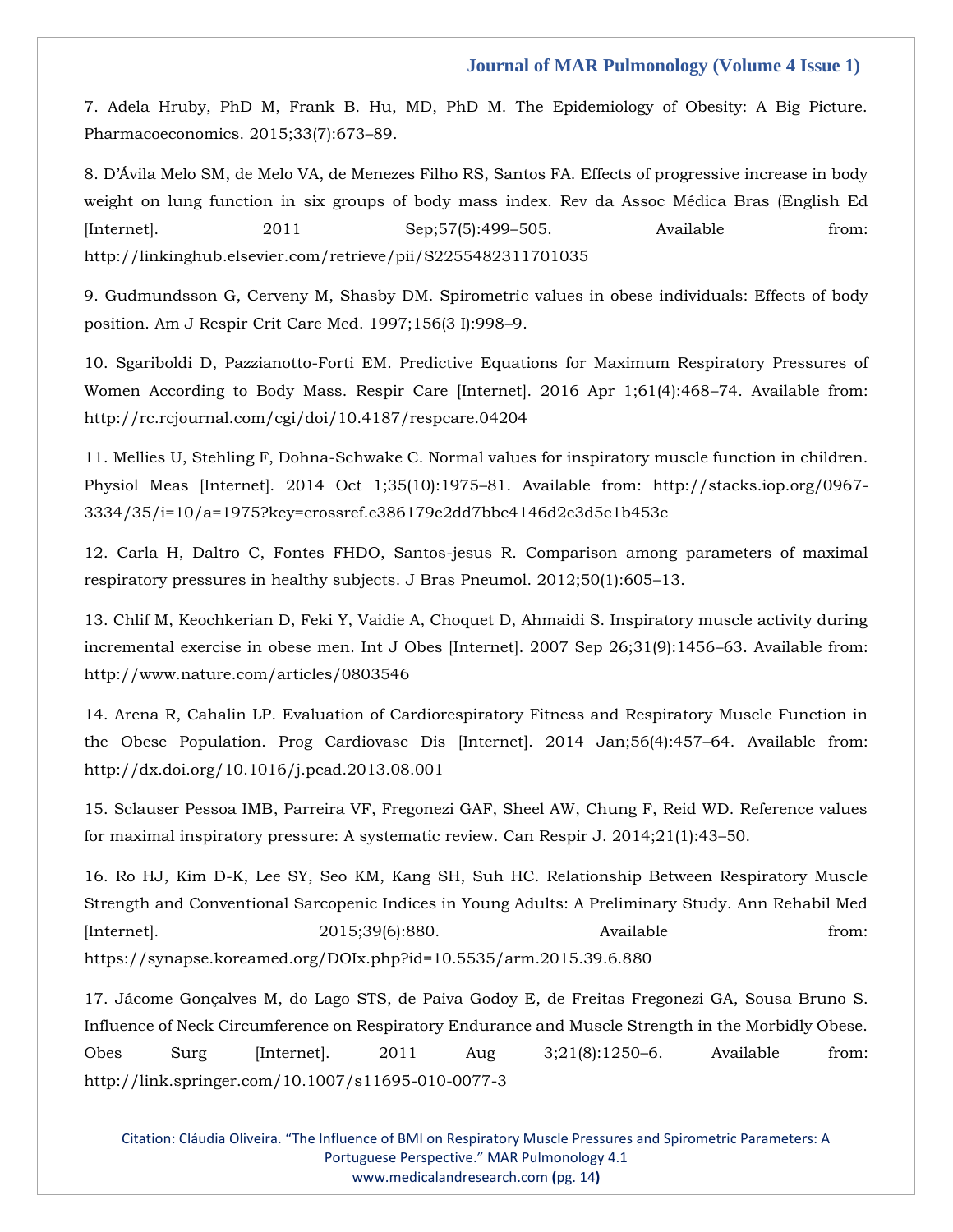[18. Wang S, Sun X, Hsia TC, Lin X, Li M. The effects of body mass index on spirometry tests among](https://www.google.com/search?q=The+effects+of+body+mass+index+on+spirometry+tests+among+adults+in+Xi%E2%80%99an&rlz=1C1ONGR_enIN971IN971&sxsrf=AOaemvK6Nc0B7nyFjzDNXN5ra1UdNgjPsQ%3A1637992140284&ei=zMahYdK6EL3B3LUP-OqPeA&ved=0ahUKEwjS0Kmd7Lf0AhW9ILcAHXj1Aw8Q4dUDCA4&oq=The+effects+of+body+mass+index+on+spirometry+tests+among+adults+in+Xi%E2%80%99an&gs_lcp=Cgdnd3Mtd2l6EAw6BwgjEOoCECdKBAhBGABKBAhGGABQ5gJY5gJg4AdoAXAAeACAAYUBiAGFAZIBAzAuMZgBAKABAaABArABCsABAQ&sclient=gws-wiz)  [adults in Xi'an, China. Med \(United States\). 2017;96\(15\):13–](https://www.google.com/search?q=The+effects+of+body+mass+index+on+spirometry+tests+among+adults+in+Xi%E2%80%99an&rlz=1C1ONGR_enIN971IN971&sxsrf=AOaemvK6Nc0B7nyFjzDNXN5ra1UdNgjPsQ%3A1637992140284&ei=zMahYdK6EL3B3LUP-OqPeA&ved=0ahUKEwjS0Kmd7Lf0AhW9ILcAHXj1Aw8Q4dUDCA4&oq=The+effects+of+body+mass+index+on+spirometry+tests+among+adults+in+Xi%E2%80%99an&gs_lcp=Cgdnd3Mtd2l6EAw6BwgjEOoCECdKBAhBGABKBAhGGABQ5gJY5gJg4AdoAXAAeACAAYUBiAGFAZIBAzAuMZgBAKABAaABArABCsABAQ&sclient=gws-wiz)6.

[19. Brandão Assis Navarro MDL, Bennemann RM. \(Artigo 4 publicado v.28 n.2\) Avaliação do estado](file:///D:/Proofs/3.%20October/PY/19.%20Brandão%20Assis%20Navarro%20MDL,%20Bennemann%20RM.%20(Artigo%204%20publicado%20v.28%20n.2)%20Avaliação%20do%20estado%20nutricional%20de%20idosos%20residentes%20em%20uma%20instituição%20asilar%20da%20cidade%20de%20Marialva,%20Estado%20do%20Paraná.%20Acta%20Sci%20Heal%20Sci%20%5bInternet%5d.%202006%20Mar%2013;28(2):117–20.%20Available%20from:%20http:/periodicos.uem.br/ojs/index.php/ActaSciHealthSci/article/view/1066)  [nutricional de idosos residentes em uma instituição asilar da cidade de Marialva, Estado do Paraná.](file:///D:/Proofs/3.%20October/PY/19.%20Brandão%20Assis%20Navarro%20MDL,%20Bennemann%20RM.%20(Artigo%204%20publicado%20v.28%20n.2)%20Avaliação%20do%20estado%20nutricional%20de%20idosos%20residentes%20em%20uma%20instituição%20asilar%20da%20cidade%20de%20Marialva,%20Estado%20do%20Paraná.%20Acta%20Sci%20Heal%20Sci%20%5bInternet%5d.%202006%20Mar%2013;28(2):117–20.%20Available%20from:%20http:/periodicos.uem.br/ojs/index.php/ActaSciHealthSci/article/view/1066)  [Acta Sci Heal Sci \[Internet\]. 2006 Mar 13;28\(2\):117](file:///D:/Proofs/3.%20October/PY/19.%20Brandão%20Assis%20Navarro%20MDL,%20Bennemann%20RM.%20(Artigo%204%20publicado%20v.28%20n.2)%20Avaliação%20do%20estado%20nutricional%20de%20idosos%20residentes%20em%20uma%20instituição%20asilar%20da%20cidade%20de%20Marialva,%20Estado%20do%20Paraná.%20Acta%20Sci%20Heal%20Sci%20%5bInternet%5d.%202006%20Mar%2013;28(2):117–20.%20Available%20from:%20http:/periodicos.uem.br/ojs/index.php/ActaSciHealthSci/article/view/1066)–20. Available from: [http://periodicos.uem.br/ojs/index.php/ActaSciHealthSci/article/view/1066](file:///D:/Proofs/3.%20October/PY/19.%20Brandão%20Assis%20Navarro%20MDL,%20Bennemann%20RM.%20(Artigo%204%20publicado%20v.28%20n.2)%20Avaliação%20do%20estado%20nutricional%20de%20idosos%20residentes%20em%20uma%20instituição%20asilar%20da%20cidade%20de%20Marialva,%20Estado%20do%20Paraná.%20Acta%20Sci%20Heal%20Sci%20%5bInternet%5d.%202006%20Mar%2013;28(2):117–20.%20Available%20from:%20http:/periodicos.uem.br/ojs/index.php/ActaSciHealthSci/article/view/1066)

[20. Costes F, Celle S, Garet M, Kossovsky M, Roche F, Barthélémy JC. Identification and comparison of](file:///D:/Proofs/3.%20October/PY/20.%20Costes%20F,%20Celle%20S,%20Garet%20M,%20Kossovsky%20M,%20Roche%20F,%20Barthélémy%20JC.%20Identification%20and%20comparison%20of%20the%20predictors%20of%20maximal%20inspiratory%20force%20and%20handgrip%20in%20a%20healthy%20elderly%20population.%20The%20proof%20study.%20Clin%20Nutr%20%5bInternet%5d.%202016%20Aug;35(4):963–7.%20Available%20from:%20http:/linkinghub.elsevier.com/retrieve/pii/S0261561415001958)  [the predictors of maximal inspiratory force and handgrip in a healthy elderly population. The proof](file:///D:/Proofs/3.%20October/PY/20.%20Costes%20F,%20Celle%20S,%20Garet%20M,%20Kossovsky%20M,%20Roche%20F,%20Barthélémy%20JC.%20Identification%20and%20comparison%20of%20the%20predictors%20of%20maximal%20inspiratory%20force%20and%20handgrip%20in%20a%20healthy%20elderly%20population.%20The%20proof%20study.%20Clin%20Nutr%20%5bInternet%5d.%202016%20Aug;35(4):963–7.%20Available%20from:%20http:/linkinghub.elsevier.com/retrieve/pii/S0261561415001958)  [study. Clin Nutr \[Internet\]. 2016 Aug;35\(4\):963](file:///D:/Proofs/3.%20October/PY/20.%20Costes%20F,%20Celle%20S,%20Garet%20M,%20Kossovsky%20M,%20Roche%20F,%20Barthélémy%20JC.%20Identification%20and%20comparison%20of%20the%20predictors%20of%20maximal%20inspiratory%20force%20and%20handgrip%20in%20a%20healthy%20elderly%20population.%20The%20proof%20study.%20Clin%20Nutr%20%5bInternet%5d.%202016%20Aug;35(4):963–7.%20Available%20from:%20http:/linkinghub.elsevier.com/retrieve/pii/S0261561415001958)–7. Available from: [http://linkinghub.elsevier.com/retrieve/pii/S0261561415001958](file:///D:/Proofs/3.%20October/PY/20.%20Costes%20F,%20Celle%20S,%20Garet%20M,%20Kossovsky%20M,%20Roche%20F,%20Barthélémy%20JC.%20Identification%20and%20comparison%20of%20the%20predictors%20of%20maximal%20inspiratory%20force%20and%20handgrip%20in%20a%20healthy%20elderly%20population.%20The%20proof%20study.%20Clin%20Nutr%20%5bInternet%5d.%202016%20Aug;35(4):963–7.%20Available%20from:%20http:/linkinghub.elsevier.com/retrieve/pii/S0261561415001958)

21. Moore VC. Spirometry: step [by step. Breathe \[Internet\]. 2012 Mar 1;8\(3\):232](file:///D:/Proofs/3.%20October/PY/21.%20Moore%20VC.%20Spirometry:%20step%20by%20step.%20Breathe%20%5bInternet%5d.%202012%20Mar%201;8(3):232–40.%20Available%20from:%20http:/breathe.ersjournals.com/lookup/doi/10.1183/20734735.0021711)–40. Available from: [http://breathe.ersjournals.com/lookup/doi/10.1183/20734735.0021711](file:///D:/Proofs/3.%20October/PY/21.%20Moore%20VC.%20Spirometry:%20step%20by%20step.%20Breathe%20%5bInternet%5d.%202012%20Mar%201;8(3):232–40.%20Available%20from:%20http:/breathe.ersjournals.com/lookup/doi/10.1183/20734735.0021711)

[22. Al Ghobain M. The effect of obesity on spirometry tests among healthy non-smoking adults. BMC](file:///D:/Proofs/3.%20October/PY/The%20effect%20of%20obesity%20on%20spirometry%20tests%20among%20healthy%20non-smoking%20adults)  [Pulm Med. 2012;12.](file:///D:/Proofs/3.%20October/PY/The%20effect%20of%20obesity%20on%20spirometry%20tests%20among%20healthy%20non-smoking%20adults)

[23. Simões RP, Castello V, Auad MA, Dionísio J, Mazzonetto M. Prevalence of reduced respiratory muscle](https://www.google.com/search?q=Prevalence+of+reduced+respiratory+muscle+strength+in+institutionalized+elderly+people+Preval%C3%AAncia+de+redu%C3%A7%C3%A3o+da+for%C3%A7a+muscular+respirat%C3%B3ria+em+idosas+institucionalizadas.&rlz=1C1ONGR_enIN971IN971&sxsrf=AOaemvLKLNmP_FJfTeqYCqHGbkG-QwPLtw%3A1637992118780&ei=tsahYe2BL5G88QPA3LIg&ved=0ahUKEwjttImT7Lf0AhURXnwKHUCuDAQQ4dUDCA4&uact=5&oq=Prevalence+of+reduced+respiratory+muscle+strength+in+institutionalized+elderly+people+Preval%C3%AAncia+de+redu%C3%A7%C3%A3o+da+for%C3%A7a+muscular+respirat%C3%B3ria+em+idosas+institucionalizadas.&gs_lcp=Cgdnd3Mtd2l6EAMyBwgjEOoCECcyBwgjEOoCECcyBwgjEOoCECcyBwgjEOoCECcyBwgjEOoCECcyBwgjEOoCECcyBwgjEOoCECcyBwgjEOoCECcyBwgjEOoCECcyBwgjEOoCECdKBAhBGABKBAhGGABQigRYigRgogdoAXAAeACAAQCIAQCSAQCYAQCgAQGgAQKwAQrAAQE&sclient=gws-wiz)  [strength in institutionalized elderly people Prevalência de redução da força muscular respiratória em](https://www.google.com/search?q=Prevalence+of+reduced+respiratory+muscle+strength+in+institutionalized+elderly+people+Preval%C3%AAncia+de+redu%C3%A7%C3%A3o+da+for%C3%A7a+muscular+respirat%C3%B3ria+em+idosas+institucionalizadas.&rlz=1C1ONGR_enIN971IN971&sxsrf=AOaemvLKLNmP_FJfTeqYCqHGbkG-QwPLtw%3A1637992118780&ei=tsahYe2BL5G88QPA3LIg&ved=0ahUKEwjttImT7Lf0AhURXnwKHUCuDAQQ4dUDCA4&uact=5&oq=Prevalence+of+reduced+respiratory+muscle+strength+in+institutionalized+elderly+people+Preval%C3%AAncia+de+redu%C3%A7%C3%A3o+da+for%C3%A7a+muscular+respirat%C3%B3ria+em+idosas+institucionalizadas.&gs_lcp=Cgdnd3Mtd2l6EAMyBwgjEOoCECcyBwgjEOoCECcyBwgjEOoCECcyBwgjEOoCECcyBwgjEOoCECcyBwgjEOoCECcyBwgjEOoCECcyBwgjEOoCECcyBwgjEOoCECcyBwgjEOoCECdKBAhBGABKBAhGGABQigRYigRgogdoAXAAeACAAQCIAQCSAQCYAQCgAQGgAQKwAQrAAQE&sclient=gws-wiz)  [idosas institucionalizadas. Sao Paulo Med J. 2009;127\(2\):78](https://www.google.com/search?q=Prevalence+of+reduced+respiratory+muscle+strength+in+institutionalized+elderly+people+Preval%C3%AAncia+de+redu%C3%A7%C3%A3o+da+for%C3%A7a+muscular+respirat%C3%B3ria+em+idosas+institucionalizadas.&rlz=1C1ONGR_enIN971IN971&sxsrf=AOaemvLKLNmP_FJfTeqYCqHGbkG-QwPLtw%3A1637992118780&ei=tsahYe2BL5G88QPA3LIg&ved=0ahUKEwjttImT7Lf0AhURXnwKHUCuDAQQ4dUDCA4&uact=5&oq=Prevalence+of+reduced+respiratory+muscle+strength+in+institutionalized+elderly+people+Preval%C3%AAncia+de+redu%C3%A7%C3%A3o+da+for%C3%A7a+muscular+respirat%C3%B3ria+em+idosas+institucionalizadas.&gs_lcp=Cgdnd3Mtd2l6EAMyBwgjEOoCECcyBwgjEOoCECcyBwgjEOoCECcyBwgjEOoCECcyBwgjEOoCECcyBwgjEOoCECcyBwgjEOoCECcyBwgjEOoCECcyBwgjEOoCECcyBwgjEOoCECdKBAhBGABKBAhGGABQigRYigRgogdoAXAAeACAAQCIAQCSAQCYAQCgAQGgAQKwAQrAAQE&sclient=gws-wiz)–83.

[24. Carpenter MA, Tockman MS, Hutchinson RG, Davis CE, Heiss G. Demographic and anthropometric](https://www.google.com/search?q=Demographic+and+anthropometric+correlates+of+maximum+inspiratory+pressure%3A+The+atherosclerosis+risk+in+communities+study&rlz=1C1ONGR_enIN971IN971&oq=Demographic+and+anthropometric+correlates+of+maximum+inspiratory+pressure%3A+The+atherosclerosis+risk+in+communities+study&aqs=chrome..69i57.413j0j7&sourceid=chrome&ie=UTF-8)  [correlates of maximum inspiratory pressure: The atherosclerosis risk in communities study. Am J Respir](https://www.google.com/search?q=Demographic+and+anthropometric+correlates+of+maximum+inspiratory+pressure%3A+The+atherosclerosis+risk+in+communities+study&rlz=1C1ONGR_enIN971IN971&oq=Demographic+and+anthropometric+correlates+of+maximum+inspiratory+pressure%3A+The+atherosclerosis+risk+in+communities+study&aqs=chrome..69i57.413j0j7&sourceid=chrome&ie=UTF-8)  [Crit Care Med. 1999;159\(2\):415](https://www.google.com/search?q=Demographic+and+anthropometric+correlates+of+maximum+inspiratory+pressure%3A+The+atherosclerosis+risk+in+communities+study&rlz=1C1ONGR_enIN971IN971&oq=Demographic+and+anthropometric+correlates+of+maximum+inspiratory+pressure%3A+The+atherosclerosis+risk+in+communities+study&aqs=chrome..69i57.413j0j7&sourceid=chrome&ie=UTF-8)–22.

[25. Prem V, Gopalakrishna A, Vaishali K, Aaron P. Normative values for maximal respiratory pressures](file:///D:/Proofs/3.%20October/PY/25.%20Prem%20V,%20Gopalakrishna%20A,%20Vaishali%20K,%20Aaron%20P.%20Normative%20values%20for%20maximal%20respiratory%20pressures%20in%20an%20Indian%20Mangalore%20population:%20A%20cross-sectional%20pilot%20study.%20Lung%20India%20%5bInternet%5d.%202011;28(4):247.%20Available%20from:%20http:/www.pubmedcentral.nih.gov/articlerender.fcgi?artid=3213709&tool=pmcentrez&rendertype=abstract)  [in an Indian Mangalore population: A cross-sectional pilot study. Lung India \[Internet\]. 2011;28\(4\):247.](file:///D:/Proofs/3.%20October/PY/25.%20Prem%20V,%20Gopalakrishna%20A,%20Vaishali%20K,%20Aaron%20P.%20Normative%20values%20for%20maximal%20respiratory%20pressures%20in%20an%20Indian%20Mangalore%20population:%20A%20cross-sectional%20pilot%20study.%20Lung%20India%20%5bInternet%5d.%202011;28(4):247.%20Available%20from:%20http:/www.pubmedcentral.nih.gov/articlerender.fcgi?artid=3213709&tool=pmcentrez&rendertype=abstract)  [Available from:](file:///D:/Proofs/3.%20October/PY/25.%20Prem%20V,%20Gopalakrishna%20A,%20Vaishali%20K,%20Aaron%20P.%20Normative%20values%20for%20maximal%20respiratory%20pressures%20in%20an%20Indian%20Mangalore%20population:%20A%20cross-sectional%20pilot%20study.%20Lung%20India%20%5bInternet%5d.%202011;28(4):247.%20Available%20from:%20http:/www.pubmedcentral.nih.gov/articlerender.fcgi?artid=3213709&tool=pmcentrez&rendertype=abstract) the contract of the contract of the contract of the contract of the contract of the contract of the contract of the contract of the contract of the contract of the contract of the contract of the contract o

[http://www.pubmedcentral.nih.gov/articlerender.fcgi?artid=3213709&tool=pmcentrez&rendertype=ab](file:///D:/Proofs/3.%20October/PY/25.%20Prem%20V,%20Gopalakrishna%20A,%20Vaishali%20K,%20Aaron%20P.%20Normative%20values%20for%20maximal%20respiratory%20pressures%20in%20an%20Indian%20Mangalore%20population:%20A%20cross-sectional%20pilot%20study.%20Lung%20India%20%5bInternet%5d.%202011;28(4):247.%20Available%20from:%20http:/www.pubmedcentral.nih.gov/articlerender.fcgi?artid=3213709&tool=pmcentrez&rendertype=abstract) [stract](file:///D:/Proofs/3.%20October/PY/25.%20Prem%20V,%20Gopalakrishna%20A,%20Vaishali%20K,%20Aaron%20P.%20Normative%20values%20for%20maximal%20respiratory%20pressures%20in%20an%20Indian%20Mangalore%20population:%20A%20cross-sectional%20pilot%20study.%20Lung%20India%20%5bInternet%5d.%202011;28(4):247.%20Available%20from:%20http:/www.pubmedcentral.nih.gov/articlerender.fcgi?artid=3213709&tool=pmcentrez&rendertype=abstract)

[26. Pessoa IMBS, Houri Neto M, Montemezzo D, Silva LAM, Andrade AD de, Parreira VF. Predictive](file:///D:/Proofs/3.%20October/PY/26.%20%20Pessoa%20IMBS,%20Houri%20Neto%20M,%20Montemezzo%20D,%20Silva%20LAM,%20Andrade%20AD%20de,%20Parreira%20VF.%20Predictive%20equations%20for%20respiratory%20muscle%20strength%20according%20to%20international%20and%20Brazilian%20guidelines.%20Brazilian%20J%20Phys%20Ther%20%5bInternet%5d.%202014%20Oct;18(5):410–8.%20Available%20from:%20http:/www.scielo.br/scielo.php?script=sci_arttext&pid=S1413-35552014000500410&lng=en&nrm=iso&tlng=en)  [equations for respiratory muscle strength according to international and Brazilian guidelines. Brazilian](file:///D:/Proofs/3.%20October/PY/26.%20%20Pessoa%20IMBS,%20Houri%20Neto%20M,%20Montemezzo%20D,%20Silva%20LAM,%20Andrade%20AD%20de,%20Parreira%20VF.%20Predictive%20equations%20for%20respiratory%20muscle%20strength%20according%20to%20international%20and%20Brazilian%20guidelines.%20Brazilian%20J%20Phys%20Ther%20%5bInternet%5d.%202014%20Oct;18(5):410–8.%20Available%20from:%20http:/www.scielo.br/scielo.php?script=sci_arttext&pid=S1413-35552014000500410&lng=en&nrm=iso&tlng=en)  [J Phys Ther \[Internet\]. 2014 Oct;18\(5\):410](file:///D:/Proofs/3.%20October/PY/26.%20%20Pessoa%20IMBS,%20Houri%20Neto%20M,%20Montemezzo%20D,%20Silva%20LAM,%20Andrade%20AD%20de,%20Parreira%20VF.%20Predictive%20equations%20for%20respiratory%20muscle%20strength%20according%20to%20international%20and%20Brazilian%20guidelines.%20Brazilian%20J%20Phys%20Ther%20%5bInternet%5d.%202014%20Oct;18(5):410–8.%20Available%20from:%20http:/www.scielo.br/scielo.php?script=sci_arttext&pid=S1413-35552014000500410&lng=en&nrm=iso&tlng=en)–8. Available from: [http://www.scielo.br/scielo.php?script=sci\\_arttext&pid=S1413-](file:///D:/Proofs/3.%20October/PY/26.%20%20Pessoa%20IMBS,%20Houri%20Neto%20M,%20Montemezzo%20D,%20Silva%20LAM,%20Andrade%20AD%20de,%20Parreira%20VF.%20Predictive%20equations%20for%20respiratory%20muscle%20strength%20according%20to%20international%20and%20Brazilian%20guidelines.%20Brazilian%20J%20Phys%20Ther%20%5bInternet%5d.%202014%20Oct;18(5):410–8.%20Available%20from:%20http:/www.scielo.br/scielo.php?script=sci_arttext&pid=S1413-35552014000500410&lng=en&nrm=iso&tlng=en) [35552014000500410&lng=en&nrm=iso&tlng=en](file:///D:/Proofs/3.%20October/PY/26.%20%20Pessoa%20IMBS,%20Houri%20Neto%20M,%20Montemezzo%20D,%20Silva%20LAM,%20Andrade%20AD%20de,%20Parreira%20VF.%20Predictive%20equations%20for%20respiratory%20muscle%20strength%20according%20to%20international%20and%20Brazilian%20guidelines.%20Brazilian%20J%20Phys%20Ther%20%5bInternet%5d.%202014%20Oct;18(5):410–8.%20Available%20from:%20http:/www.scielo.br/scielo.php?script=sci_arttext&pid=S1413-35552014000500410&lng=en&nrm=iso&tlng=en)

[27. Jalai R. The Assessment of Maximal Respiratory Mouth Pressures In Adults. Ethn Racial Stud](file:///D:/Proofs/3.%20October/PY/27.%20%20Jalai%20R.%20The%20Assessment%20of%20Maximal%20Respiratory%20Mouth%20Pressures%20In%20Adults.%20Ethn%20Racial%20Stud%20%5bInternet%5d.%202004%20Nov;27(6):1006–14.%20Available%20from:%20http:/www.tandfonline.com/doi/abs/10.1080/0141987042000290328)  [\[Internet\]. 2004 Nov;27\(6\):1006](file:///D:/Proofs/3.%20October/PY/27.%20%20Jalai%20R.%20The%20Assessment%20of%20Maximal%20Respiratory%20Mouth%20Pressures%20In%20Adults.%20Ethn%20Racial%20Stud%20%5bInternet%5d.%202004%20Nov;27(6):1006–14.%20Available%20from:%20http:/www.tandfonline.com/doi/abs/10.1080/0141987042000290328)–14. Available from: [http://www.tandfonline.com/doi/abs/10.1080/0141987042000290328](file:///D:/Proofs/3.%20October/PY/27.%20%20Jalai%20R.%20The%20Assessment%20of%20Maximal%20Respiratory%20Mouth%20Pressures%20In%20Adults.%20Ethn%20Racial%20Stud%20%5bInternet%5d.%202004%20Nov;27(6):1006–14.%20Available%20from:%20http:/www.tandfonline.com/doi/abs/10.1080/0141987042000290328)

Citation: Cláudia Oliveira. "The Influence of BMI on Respiratory Muscle Pressures and Spirometric Parameters: A Portuguese Perspective." MAR Pulmonology 4.1 [www.medicalandresearch.com](http://www.medicalandresearch.com/) **(**pg. 15**)**